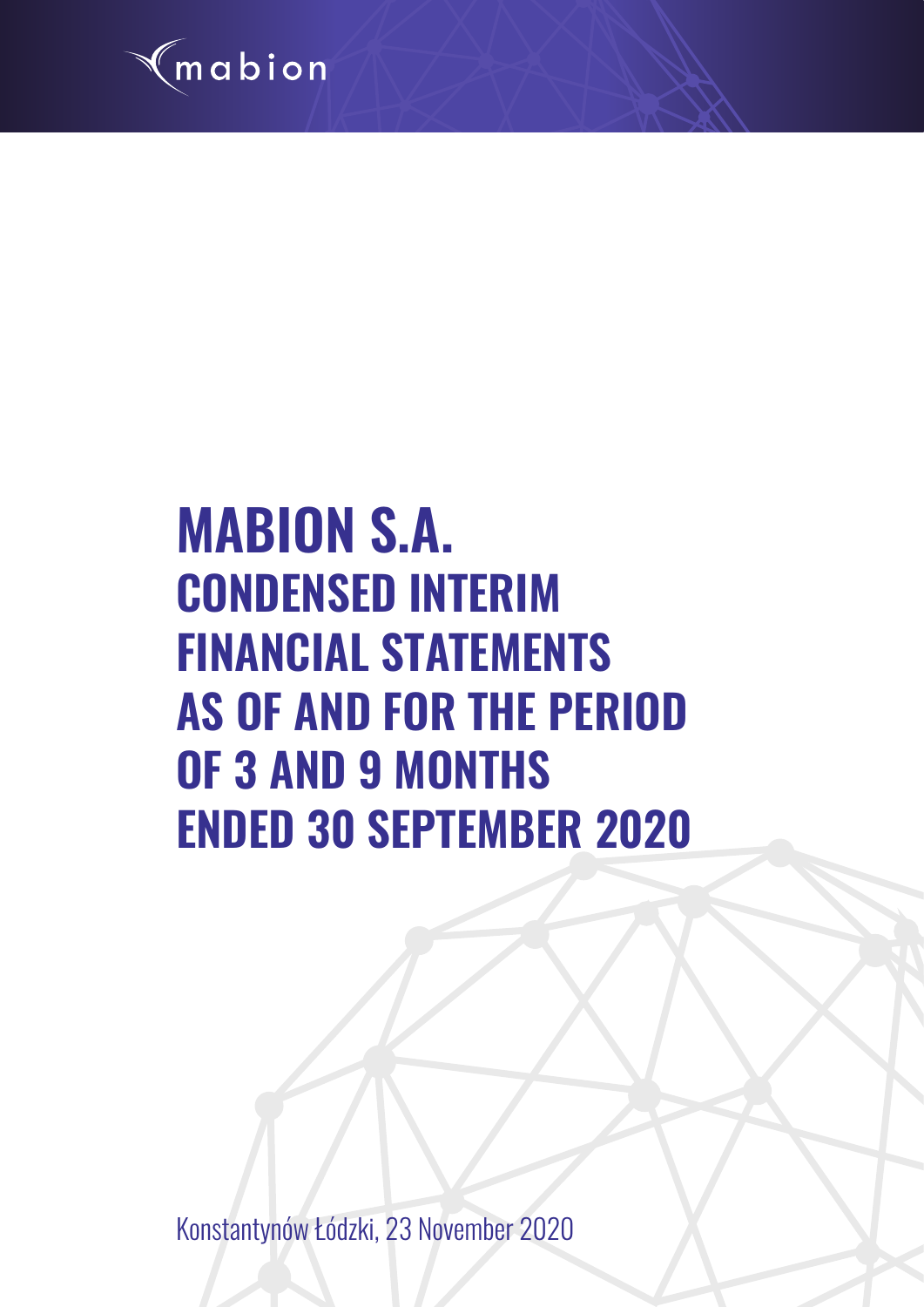| in PLN thousand,<br>unless indicated otherwise                | <b>Notes</b> | <b>1 July 2020</b><br>to<br><b>30 September</b><br>2020<br>(unaudited) | 1 January 2020<br>- 30 September<br>2020<br>(unaudited) | <b>1 July 2019</b><br>- 30 September<br>2019<br>(unaudited) | <b>1 January 2019</b><br>- 30 September<br>2019<br>(unaudited) |
|---------------------------------------------------------------|--------------|------------------------------------------------------------------------|---------------------------------------------------------|-------------------------------------------------------------|----------------------------------------------------------------|
| Revenues from research<br>and development services            |              |                                                                        |                                                         |                                                             |                                                                |
| Cost of sold services                                         |              | ÷,                                                                     | $\overline{a}$                                          | Ē,                                                          |                                                                |
| <b>Gross profit on sales</b>                                  |              |                                                                        |                                                         |                                                             |                                                                |
| Research and development costs                                | 8,9          | (6143)                                                                 | (26193)                                                 | (9124)                                                      | (30218)                                                        |
| General and administrative expenses                           | 8            | (4321)                                                                 | (14193)                                                 | (5673)                                                      | (17566)                                                        |
| Other operating income                                        | 10           | 323                                                                    | 1298                                                    | 594                                                         | 1687                                                           |
| Other operating costs                                         | 10           | (45)                                                                   | (129)                                                   | (201)                                                       | (559)                                                          |
| Loss on operating activities                                  |              | (10186)                                                                | (39 217)                                                | (14404)                                                     | (46656)                                                        |
| <b>Financial revenues</b>                                     | 11           | 1417                                                                   | 702                                                     | 238                                                         | 777                                                            |
| <b>Financial costs</b>                                        | 11           | (350)                                                                  | (1433)                                                  | (2567)                                                      | (2550)                                                         |
| <b>Gross loss</b>                                             |              | (9 119)                                                                | (39948)                                                 | (16733)                                                     | (48429)                                                        |
| Income tax                                                    | 21           |                                                                        |                                                         |                                                             |                                                                |
| <b>NET LOSS</b>                                               |              | (9 119)                                                                | (39948)                                                 | (16733)                                                     | (48429)                                                        |
| Other comprehensive income                                    |              |                                                                        |                                                         |                                                             |                                                                |
| <b>TOTAL COMPREHENSIVE</b><br><b>INCOME/(LOSS) TOTAL</b>      |              | (9 119)                                                                | (39948)                                                 | (16733)                                                     | (48429)                                                        |
| <b>Basic and diluted loss per share</b><br>(in PLN per share) |              | (0.66)                                                                 | (2.91)                                                  | (1.22)                                                      | (3.53)                                                         |

# CONDENSED INTERIM STATEMENT OF COMPREHENSIVE INCOME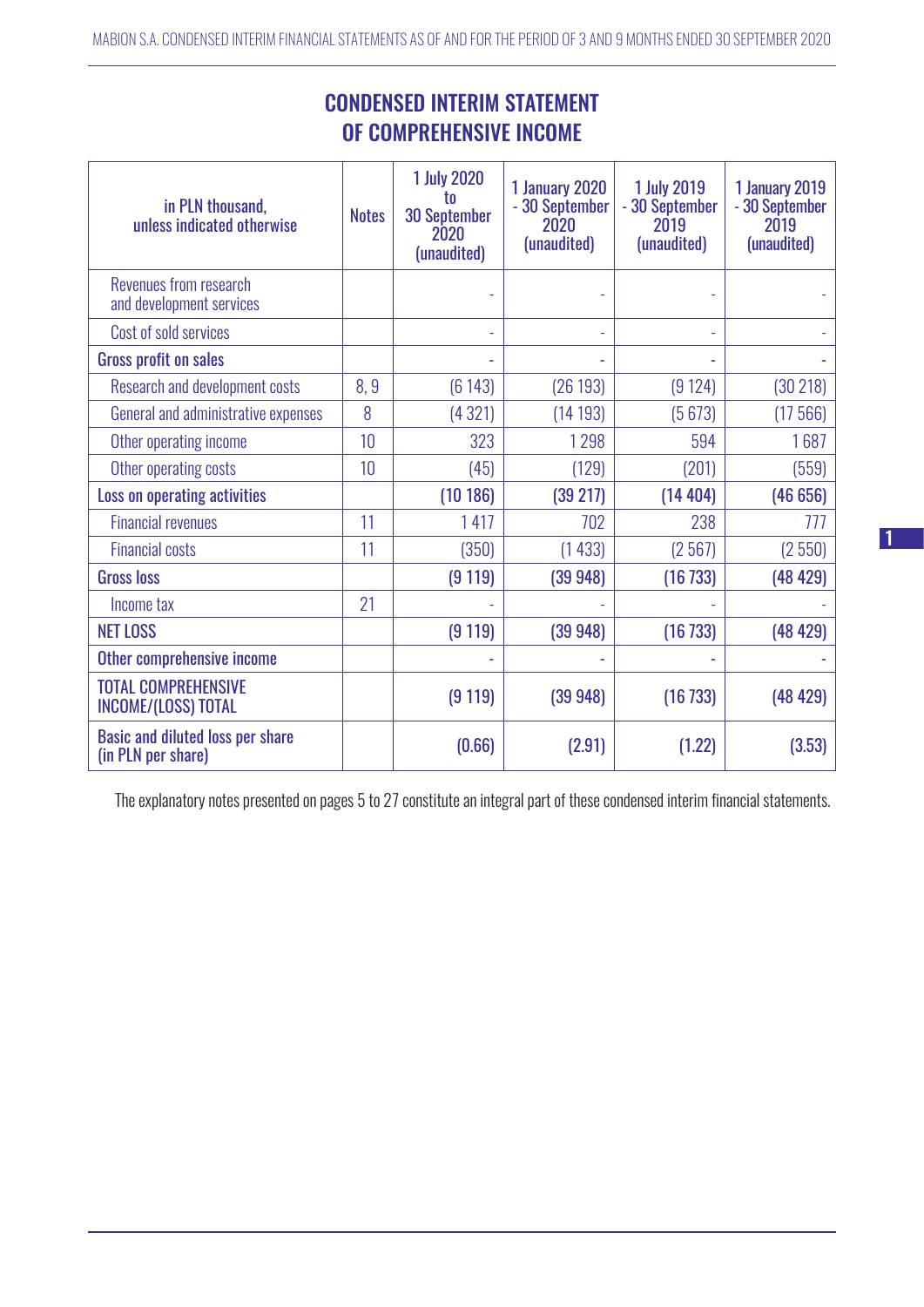|                                        | <b>CONDENSED INTERIM</b> |  |  |
|----------------------------------------|--------------------------|--|--|
| <b>STATEMENT OF FINANCIAL POSITION</b> |                          |  |  |

| in PLN thousand                                | <b>Notes</b> | <b>30 September</b><br>2020<br>(unaudited) | 31 December 2019 |
|------------------------------------------------|--------------|--------------------------------------------|------------------|
| Intangible assets                              | 12           | 1185                                       | 1448             |
| Tangible fixed assets                          |              | 67 165                                     | 71688            |
| Long-term receivables                          |              | 195                                        | 110              |
| <b>Total non-current assets</b>                |              | 68 545                                     | 73 246           |
| Inventory                                      | 13           | 6062                                       | 8806             |
| Trade and other receivables                    | 14           | 2 3 6 9                                    | 2841             |
| Prepayments and accrued income                 |              | 758                                        | 682              |
| Cash and cash equivalents                      |              | 2882                                       | 27970            |
| <b>Total current assets</b>                    |              | 12 071                                     | 40 299           |
| <b>TOTAL ASSETS</b>                            |              | 80 616                                     | 113 545          |
| Share capital                                  |              | 1373                                       | 1372             |
| Share capital issued but not registered        |              |                                            |                  |
| Share premium                                  |              | 108 923                                    | 108 923          |
| Other supplementary capitals                   |              | 718                                        | 732              |
| <b>Accumulated losses</b>                      |              | (172556)                                   | (132608)         |
| <b>Total equity</b>                            | 15           | (61542)                                    | (21580)          |
| Deferred income                                | 16           | 47043                                      | 44728            |
| Loans and borrowings                           | 18           | 384                                        | 580              |
| <b>Finance leases</b>                          | 19           | 2446                                       | 3 4 3 5          |
| <b>Total non-current liabilities</b>           |              | 49 873                                     | 48 7 43          |
| Refundable prepayments for distribution rights | 17           | 45 251                                     | 44 381           |
| <b>Trade and other liabilities</b>             | 20           | 20 4 4 5                                   | 20 908           |
| Loans and borrowings                           | 18           | 21799                                      | 15810            |
| Deferred income                                | 16           | 2861                                       | 3 1 6 8          |
| <b>Finance leases</b>                          | 19           | 1929                                       | 2 1 1 5          |
| <b>Total current liabilities</b>               |              | 92 285                                     | 86 382           |
| <b>TOTAL LIABILITIES</b>                       |              | 142 158                                    | 135 125          |
| <b>TOTAL LIABILITIES AND EQUITY</b>            |              | 80 616                                     | 113 545          |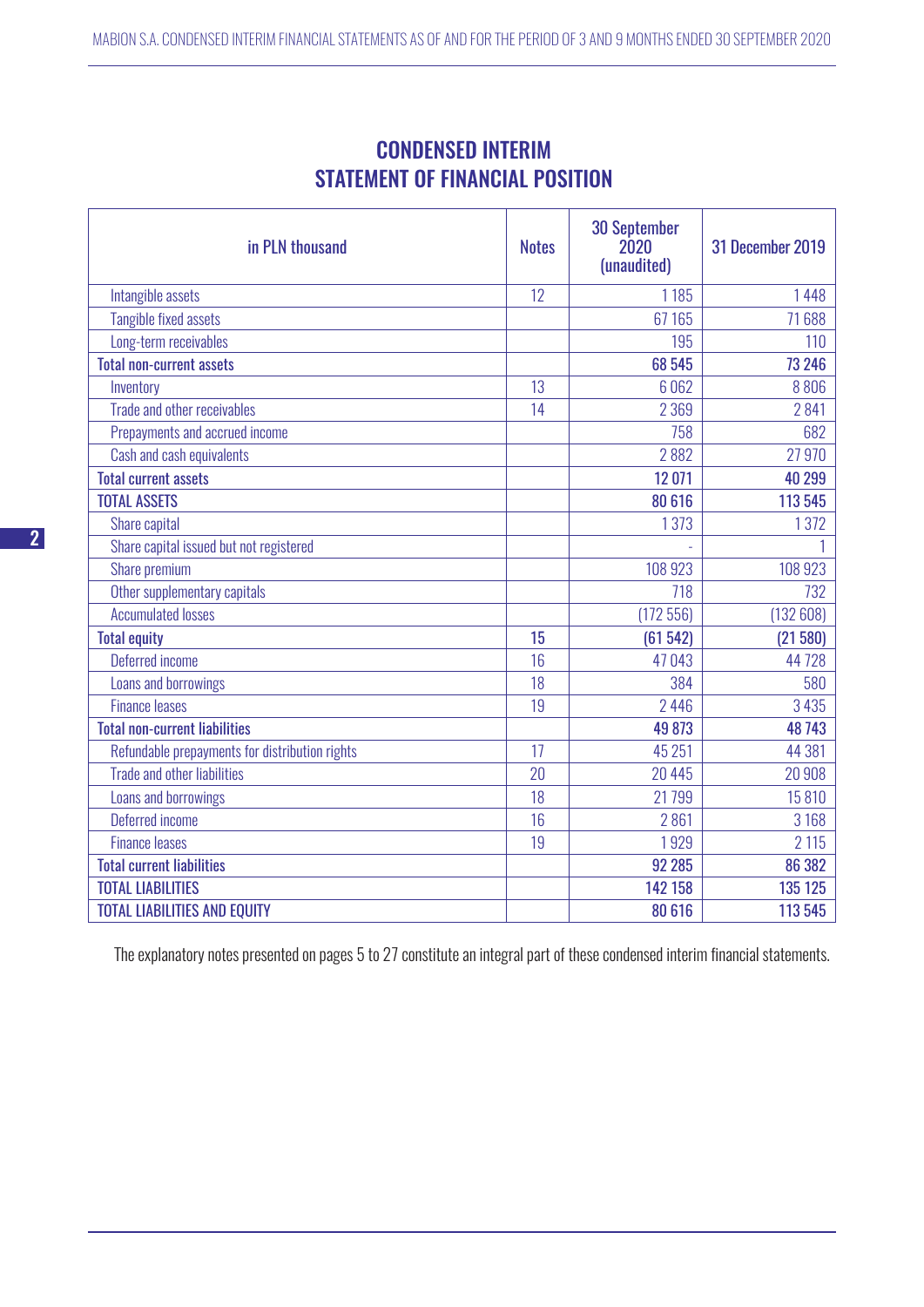# CONDENSED INTERIM STATEMENT OF CASH FLOWS

| in PLN thousand                                                         | 1 January<br>2020-30<br>September 2020<br>(unaudited) | <b>1 January 2019</b><br>- 30 September<br>2019<br>(unaudited) |
|-------------------------------------------------------------------------|-------------------------------------------------------|----------------------------------------------------------------|
| Loss before income tax                                                  | (39948)                                               | (48429)                                                        |
| <b>Adjustments for</b>                                                  |                                                       |                                                                |
| Depreciation and amortisation                                           | 7545                                                  | 8 2 8 7                                                        |
| Interest income                                                         | (34)                                                  | (507)                                                          |
| Interest expense                                                        | 863                                                   | 372                                                            |
| Revenues from grants                                                    | (1254)                                                | (1335)                                                         |
| Loss (profit) on investment activities                                  |                                                       | 15                                                             |
| Costs of the share-based incentive scheme                               | (14)                                                  |                                                                |
| <b>Measurement of lease payments</b>                                    | (670)                                                 |                                                                |
| <b>Change in assets and liabilities</b>                                 |                                                       |                                                                |
| <b>Change in inventories</b>                                            | 2744                                                  | 2433                                                           |
| Change in trade and other receivables                                   | 471                                                   | (512)                                                          |
| Change in prepayments and accrued income                                | (76)                                                  | (19)                                                           |
| Change in trade and other liabilities                                   | 1033                                                  | 920                                                            |
| Change in the refundable prepayments for distribution rights            | 870                                                   | 2 7 3 2                                                        |
| <b>Cash used in operating activities</b>                                | (28470)                                               | (36042)                                                        |
| Proceeds from research and development grants                           | 3 2 7 4                                               | 11 3 35                                                        |
| Repayment of research and development grants                            | (12)                                                  | (154)                                                          |
| Interest received                                                       | 34                                                    | 480                                                            |
| Interest paid                                                           | (863)                                                 | (372)                                                          |
| Net cash used in operating activities                                   | (26037)                                               | (24753)                                                        |
| Disposal of property, plant and equipment                               | 16                                                    | 54                                                             |
| Acquisition of property, plant and equipment and intangible assets      | (3330)                                                | (7932)                                                         |
| Net cash used in investing activities                                   | (3314)                                                | (7878)                                                         |
| Proceeds from share issue                                               |                                                       |                                                                |
| Costs of share issue                                                    |                                                       |                                                                |
| Proceeds from shareholder borrowings                                    | 21 144                                                |                                                                |
| <b>Proceeds from bank loans</b>                                         |                                                       |                                                                |
| Repayment of shareholder borrowings                                     |                                                       |                                                                |
| <b>Repayment of borrowings</b>                                          | (349)                                                 | (662)                                                          |
| <b>Repayment of bank loans</b>                                          | (15000)                                               |                                                                |
| Repayment of the finance lease principal                                | (1532)                                                | (1245)                                                         |
| Net cash used in financial activities                                   | 4 2 6 3                                               | (1907)                                                         |
| Net decrease in cash and cash equivalents                               | (25088)                                               | (34538)                                                        |
| Cash and cash equivalents at the beginning of the period                | 27 970                                                | 58 418                                                         |
| Change in cash and cash equivalents due to foreign exchange differences |                                                       |                                                                |
| Cash and cash equivalents at the end of the period                      | 2882                                                  | 23 880                                                         |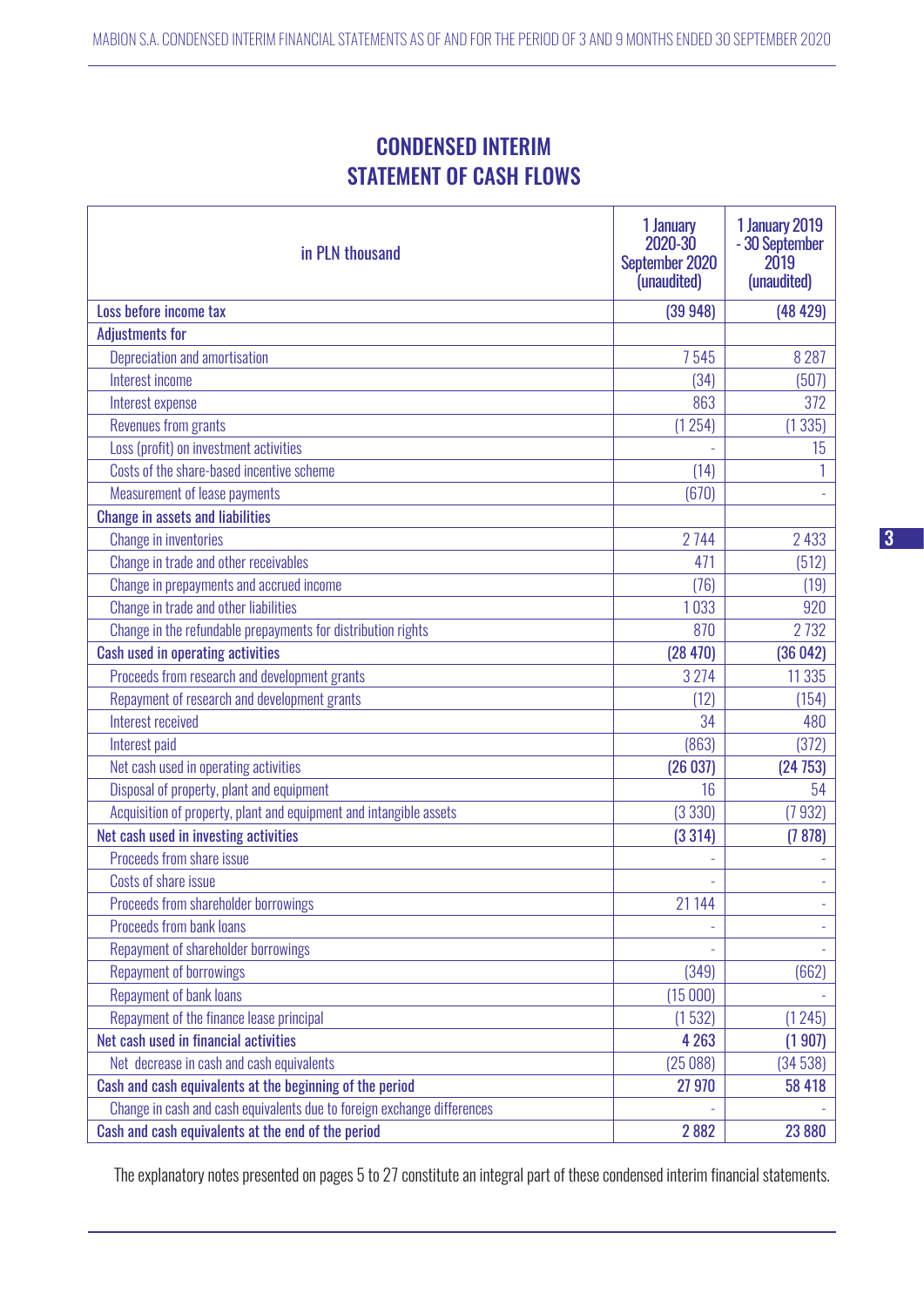|                                       | <b>CONDENSED INTERIM</b> |  |
|---------------------------------------|--------------------------|--|
| <b>STATEMENT OF CHANGES IN EQUITY</b> |                          |  |

| in PLN thousand                                          | <b>Share</b><br>capital  | <b>Share</b><br>capital<br><b>issued</b><br>but not<br>registered | <b>Share</b><br>premium | <b>Other</b><br><b>reserves</b> | <b>Accumulated</b><br>loss | <b>Total</b><br>equity |
|----------------------------------------------------------|--------------------------|-------------------------------------------------------------------|-------------------------|---------------------------------|----------------------------|------------------------|
| As at 1 January 2019                                     | 1372                     | L,                                                                | 108 923                 | 714                             | (68 870)                   | 42 139                 |
| Net loss / total comprehensive<br>income                 | ÷,                       |                                                                   |                         |                                 | (48429)                    | (48429)                |
| Measurement of share-based<br>incentive scheme           | $\overline{\phantom{a}}$ | ÷,                                                                |                         |                                 |                            |                        |
| As at 30 September 2019<br>(unaudited)                   | 1372                     | ÷,                                                                | 108 923                 | 715                             | (117299)                   | (6289)                 |
| As at 1 January 2020                                     | 1372                     |                                                                   | 108 923                 | 732                             | (132608)                   | (21580)                |
| Net loss / total comprehensive<br>income                 | $\bar{a}$                |                                                                   |                         |                                 | (39948)                    |                        |
| Transactions with shareholders:<br>S series shares issue | 1                        | (1)                                                               |                         |                                 |                            |                        |
| Measurement of the share-based<br>incentive scheme       | $\bar{\phantom{a}}$      | $\overline{\phantom{a}}$                                          |                         | (14)                            |                            |                        |
| As at 30 September 2020<br>(unaudited)                   | 1373                     | $\theta$                                                          | 108 923                 | 718                             | (172556)                   | (61542)                |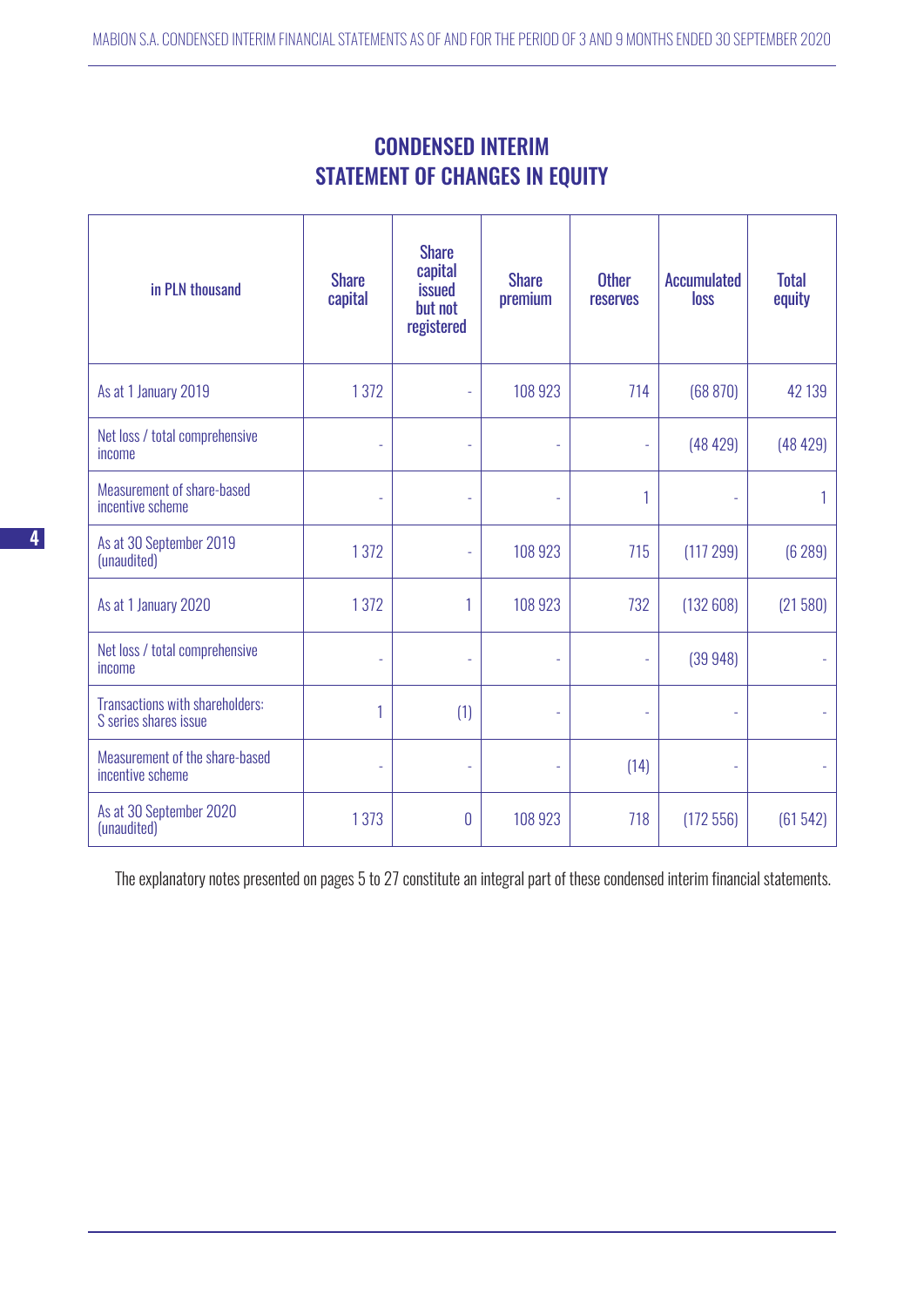## ADDITIONAL INFORMATION

## 1. Company

Mabion S.A. ("Mabion" or "Company") was established on 30 May 2007 as a limited liability company. The legal form of the Company was changed on 29 October 2009 as a result of the transformation of Mabion's limited liability legal status into a joint-stock company organized under the laws of the Republic of Poland. Mabion is currently entered in the Register of Enterprises of the National Court Register managed by the Łódź-Śródmieście District Court in Łódź, 20th Commercial Division of the National Court Register, at KRS number 0000340462. The Company was also assigned a tax identification number NIP: 7752561383 and a statistical identification number REGON: 100343056. The Company's registered office is in Konstantynów Łódzki.

The Company's shares are listed on the Warsaw Stock Exchange.

Mabion is a biotechnology company developing and introducing biotech drugs based on the monoclonal antibody technology which today is the foundation of the fight against the most serious diseases thanks to its two unique features – specificity and safety. The drugs developed by the Company are targeted therapies, characterised by the ability to recognise the factor causing the disease and affect only it. Appropriate engineering of the structure of our drugs makes them resemble a particle of the patient's body and there is a significantly reduced risk that the immune system will treat the antibody as a foreign protein. Unlike chemical therapies or therapies based on proteins isolated from animal tissues, this guarantees very low toxicity and is an extremely important benefit for the patient. As a result, the Company creates biosimilar versions of biological drugs (as opposed to drugs based on chemical substances), focusing on those drugs which are accepted in the current market and which are reasonably close to the expiry of patent protection.

## 2. Basis for preparation

These condensed interim financial statements of Mabion S.A. for the period of three and nine months ended 30 September 2020 has been prepared in accordance with International Accounting Standard 34 "Interim Financial Reporting", approved by the European Union ("IAS34"). The statements have been drawn up in accordance with IAS 34 issued by the IASB also due to the fact that there are no differences between the IFRS adopted in the European Union and the IFRS issued by the IASB to the extent they concern the Company.

The condensed interim financial statements do not include all the information required in the full financial statements prepared in accordance with the IFRS adopted by the European Union ("IFRS") and should be read in conjunction with the Company's audited financial statements as at the balance-sheet date 31 December 2019.

The condensed interim financial statements of Mabion S.A. for the period of three and nine months ended 30 September 2020 have been prepared on a going concern basis (further information on the going concern assumptions is presented in Note 3).

The most important accounting principles that have been applied in these financial statements are presented in note 4. The same principles have been applied in all financial years, unless explicitly stated otherwise.

The condensed interim financial statements are prepared on the historical cost basis.

Critical accounting estimates and judgments of the management are presented in Note 5.

These condensed interim financial statements were authorized for publication by the Company's Management Board on 23 November 2020.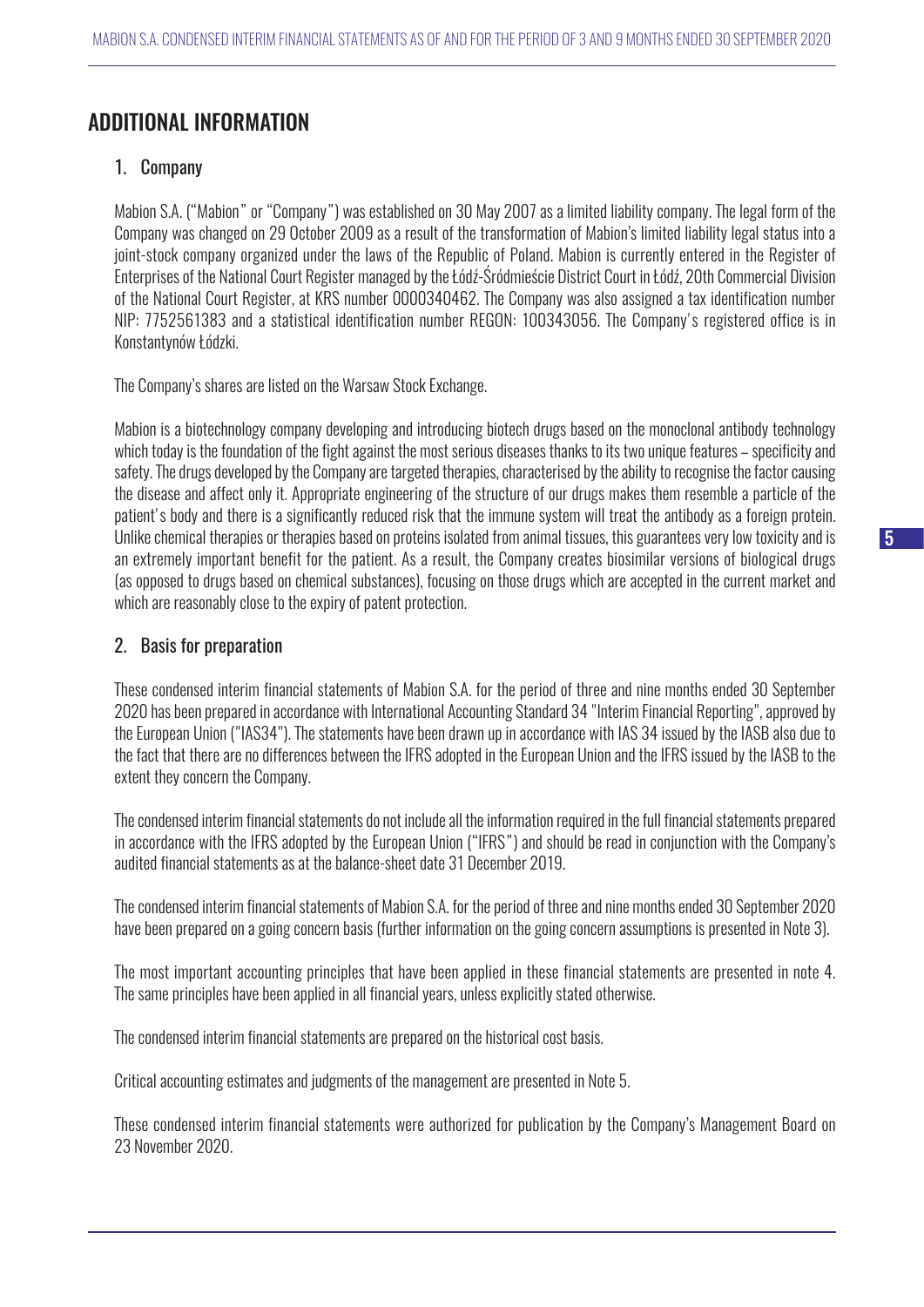## 3. Going concern assumption

Since inception, the Company has been focused on performing research and development activities in order to develop and market its products commercially. As a result, the Company incurs losses from operations and generates negative operating cash flows. This is expected to occur in the foreseeable future. So far, the Company has financed its operations with cash received from shareholder loans, capital issues, bank loans, grants and proceeds from distribution partners.

The going concern principle presented in the directors' report for 2019 is implemented in the current reporting period and a strategy is assumed to continue cooperating with Viatris (formerly "Mylan") and to obtain or maintain the required financing.

According to the information presented in the Financial Statements for 2019, there has been a change in the registration strategy for MabionCD20. The result of this change is the expected postponement of the possibility of registering MabionCD20, which is also related to the inability to receive the expected next payment from Viatris (formerly "Mylan")conditional on this event in the short term. The existing agreement with Viatris also provides for the possibility for its termination after 2020 if MabionCD20 is not registered by 31 December 2020, in which case the distribution partner (Viatris) will have the opportunity, by 30 April 2020, to terminate the agreement and, as a consequence, demand from the Company the reimbursement of the advances paid as shown in note 17. In such a case, the Company will have to find new distribution partner(s). The change in the registration strategy will also require the Company to provide additional funding for current commitments and costs necessary to implement the updated strategy in the long term.

The extension of the registration process creates the risk that the cooperation with Viatris will not be continued, the company will not acquire other partners and will not obtain the required financing. These factors indicate that there is significant uncertainty that may cast doubt on the company's ability to continue operations in the foreseeable future. Details of the new registration strategy are described in the Directors' Report for the first half of 2020.

Due to the fact that the level of the Company's equity as at 31 December 2019, as well as at 31 March 2020, showed a loss exceeding the sum of supplementary capital and reserves and one third of the share capital, the Ordinary General Meeting of Mabion S.A. convened for 15 June 2020, adopted resolution no. 18/VI/2020 on the further existence of the Company pursuant to Article 397 of the Commercial Companies Code.

As at the date of publication of these statements, the Company holds letters of support from key shareholders (Twiti Investments Limited, Glatton Sp. z o. o., Polfarmex S. A.), which indicate their willingness and ability to continue financial support for the current operations of the Company in the near future, covering the period of at least another 10 months from the date of signing the financial statements. The potential financial support of the shareholders will provide the Company with the possibility of further financing and continuation of its operations.

On 16 March 2020, the Company received supporting documents from the Company's main (founding) shareholders stating that the shareholders declared to recapitalize the Company with an amount not lower than PLN 15 million. The recapitalisation, in accordance with the shareholders' declaration, will take place in tranches in 2020 in accordance with the Company's financial needs. The Company's recapitalisation may take place by taking up shares of a new issue or using debt instruments.

On 16 March 2020, in connection with the epidemic emergency introduced in Poland and the coronavirus SARS-CoV-2 pandemic announced by the WHO (World Health Organization) worldwide, the Management Board of Mabion S.A. provided information on the possible impact of this situation on the Company's operations. The Management Board identified that the Company's operations may be temporarily affected by reduced staff availability and, consequently, delays in research and development processes, due to the need to introduce home office for certain positions. The Management Board emphasized that it has a certain control over the pace and continuity of manufacturing processes, however, it cannot exclude that the introduction of remote work at certain positions and potential disturbances in the integrity of the supply chain of certain components, materials and machinery and equipment will temporarily slow down R&D and production processes. At the same time, the Company's Management Board stressed that the processes in the Company are focused on maintaining progress and completing work on the validation of MabionCD20, enabling to proceed to the next stages of research on the medicinal product manufactured on a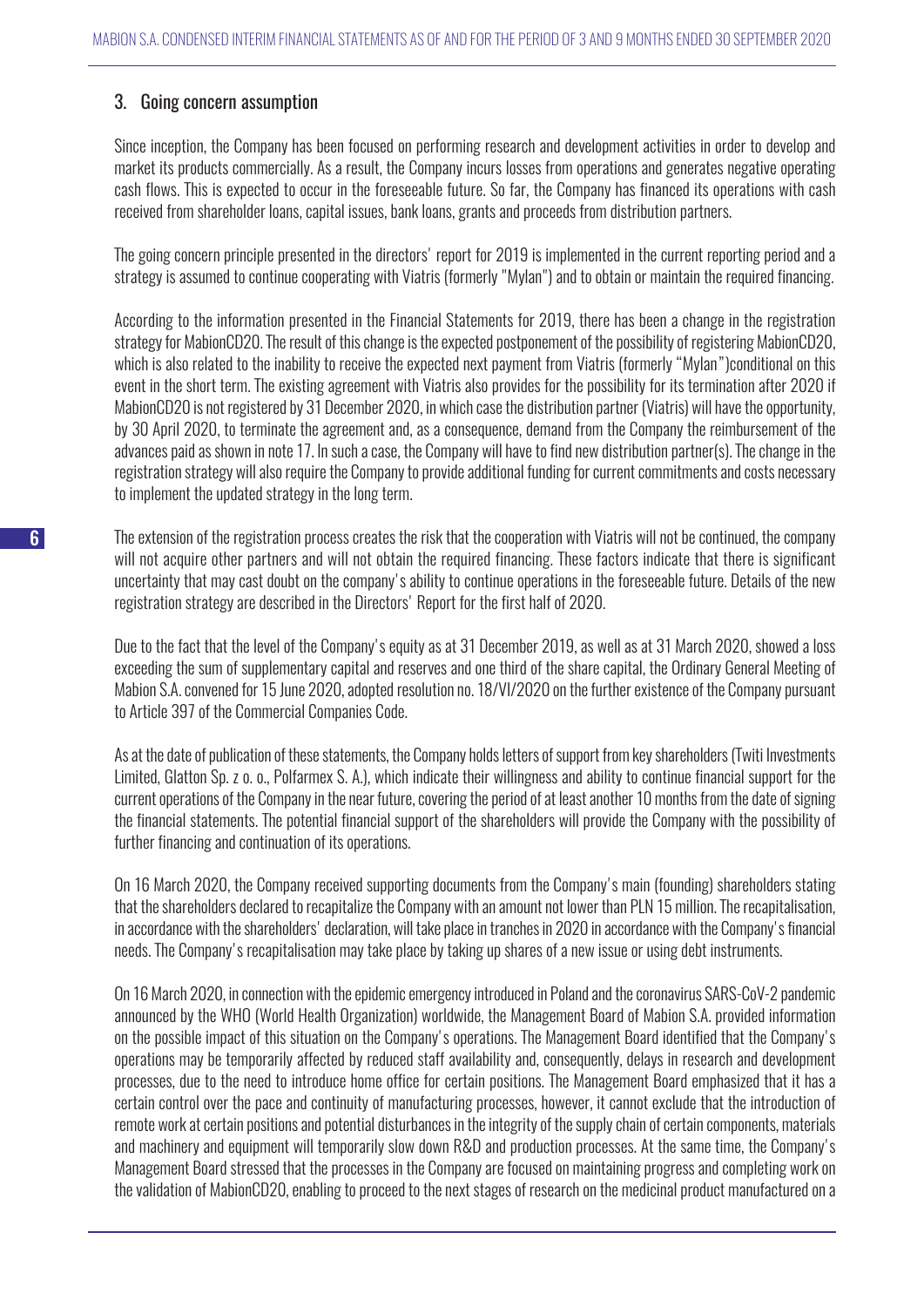large scale (i.e. stability and analytical similarity tests). At the time of publication of these statements, this work is progressing smoothly, according to the planned schedules, and no delays were noted in the delivery of components, materials, equipment or machinery. However, it cannot be excluded that such delays may occur in the future. Indeed, there have already been situations when materials and process substances were delivered in the nick of time, which posed a risk that transferring materials for testing will be delayed. Nevertheless, in the reporting period there were no events affecting the framework work schedules in the Company. The Management Board of the Company also recognized the risk related to the liquidity disruption on the markets, resulting from the spread of the SARS-CoV-2 virus and the resulting possible limitation of the Company's access to financing. Moreover, it drew attention to potential shifts in administrative processes, including both in the area of decisions of authorities regulating the release of medicinal products to the market and in the area of decisions of public authorities granting and settling subsidies and grants or VAT refunds. Until the date of publication of these financial statements, the Management Board did not receive any information from the said bodies concerning any shift in the processes. The Management Board also pointed out that the continuing state of pandemic, including, among others, passenger traffic reduction, may contribute to the temporary necessity to reduce the Company's marketing activity in the area of business development, as well as to suspend key business decisions as part of conducted talks.

The risks indicated above in individual areas remain particularly relevant in connection with the second wave of epidemic threat. In order to prevent or minimize the above mentioned risks, the Company's Management Board has monitored and continues to monitor both the global situation, the course of cooperation with contractors and the internal situation of the Company, trying to adjust plans and strategy of the Company to the epidemic situation and threats, and their changes occurring in the above described areas. In case of significant new circumstances related to the SARS-CoV-2 coronavirus pandemic and affecting the Issuer's operations, the Company will introduce appropriate solutions, also duly adapting to any applicable administrative decisions.

On 18 May 2020, the Management Board of the Company made a decision on the intention to issue up to 1,907,281 U series ordinary bearer shares of the Company with a nominal value of PLN 0.10 each, to increase the Company's share. The above decision was also approved by the Company's Supervisory Board. Therefore, the Company proposed an item on the agenda of its Ordinary General Meeting providing for the adoption of an appropriate resolution. On 15 June 2020, the Ordinary General Meeting of the Company adopted a resolution on increasing the Company's share capital by an amount not lower than PLN 0.10 and not higher than PLN 190,728.10 to an amount not lower than PLN 1,373,027.30 and not higher than PLN 1,563,755.30 by issuing not less than 1 but not more than 1,907,281 ordinary bearer shares with a nominal value of PLN 0.10 each. The aim of the planned issue is to obtain additional funding for working capital of the Company and, in particular, to accelerate the ongoing development of MabionCD20 and to achieve the milestones envisaged to submit the application for marketing authorisation for MabionCD20 to the EMA as soon as possible. The acquired capital will allow Mabion S.A., a fully integrated company with GMP-certified facilities, to conduct further development based on the previous experience of the Company, robust quality process, experienced and qualified workforce, as well as technological capacity. However, risks related to limited access to funding sources related to the global liquidity situation and the situation caused by the COVID-19 pandemic and its impact on capital markets cannot be excluded. Should the aforementioned issue not be completed by 15 December 2020, the Company will work on an alternative plan for financing further activities.

On 15 July 2020, the Company concluded, with Glatton Sp. z o.o., a borrowing agreement in the amount of PLN 15 million, in order to refinance the revolving loan granted to the Company in 2018 by Santander Bank Polska S.A. The funds received were used to repay, on 17 July 2020, the entire debt under the aforementioned loan. The borrowing is an additional financing obtained from the shareholder, not included in the financing declared earlier by the Company's major shareholders.

On 12 August 2020, the Company concluded borrowing agreements with Glatton Sp. z o.o. and Twiti Investments Ltd. which implement the support documents received on 16 March 2020 from the main shareholders. As at the date of publication of the financial statements, the Company used the amount of PLN 10 million from the limit granted under the borrowing agreements.

The change in the terms of binding debt financing agreements and further acquisition of financing available on the market, with financing available under EU projects and projects supporting research and development included, as well as exclusive agreements with future distribution partners or support from shareholders (both strategic shareholders and stock market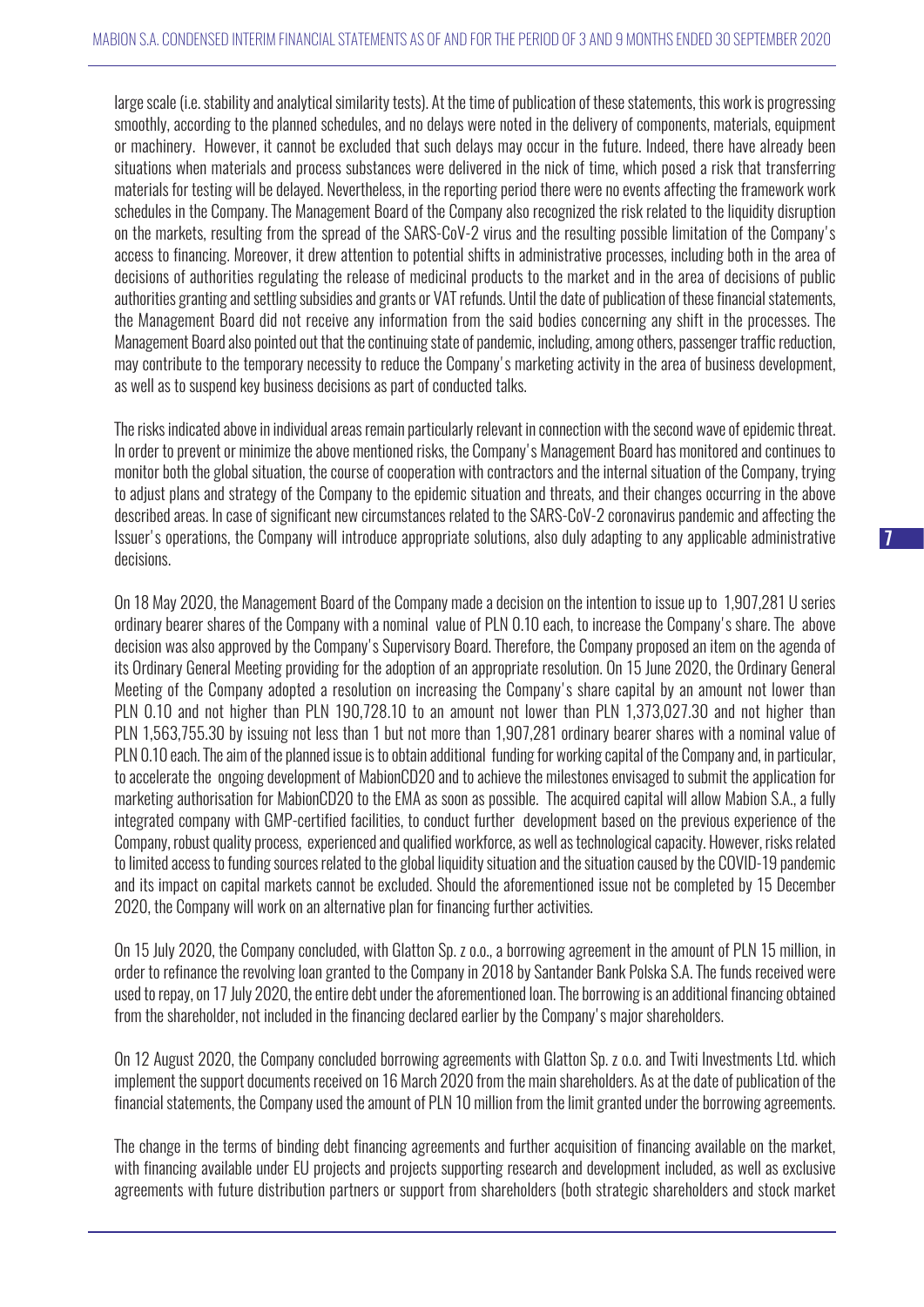participants) should provide the Company with funds necessary to complete the registration process of MabionCD20 and commercialise the drug. The Company actively monitors its environment to keep track on the prospects for obtaining new funding opportunities, which will enable it to cover expenses related to its core R&D and investment activities. In particular, current activities are focused on including support from the National Centre for Research and Development in the planned bridging clinical trial.

These condensed interim financial statements have been prepared on the basis of a going concern principle which contemplates that the Company will continue its operations in the foreseeable future. Accordingly, no adjustments have been made to the condensed interim financial statements that might be necessary should the Company not continue as a going concern.

## 4. Significant accounting policies

## a) Functional and presentation currency

The functional currency of the Company is Polish zloty. The financial statements are presented in thousands of Polish zloty, rounded to the nearest whole thousand, unless indicated otherwise.

## b) Transactions and balances in foreign currencies

Transactions expressed in foreign currencies have been presented as at the transaction date in PLN using the exchange rate applicable as at that date. Cash assets and liabilities in foreign currencies were translated into PLN at the end of the reporting period using the exchange rate for that date set by the National Bank of Poland ("NBP").

Foreign exchange gains and losses on the settlement of transactions in foreign currencies, as well as those resulting from the periodic conversion of cash assets and liabilities, are recognised in the financial result.

Foreign currency non-cash items measured at historical cost are translated into PLN using the exchange rate of the National Bank of Poland as at the transaction date.

## c) Recognition of income

In the years covered by these financial statements, the Company did not recognise income on sales from core activities. In the previous years, the Company generated income from the research services, mainly concerning drug development procedures. The total remuneration resulting from such agreements is allocated to individual elements of the order, which are settled separately. Income is recognised in the period in which a given element of the agreement was performed; each element of the agreement is implemented over a certain period.

The Company does not recognise other sales income from core activities at the current stage of its operations.

## d) Grants

The Company receives financial assistance for the development and production of medicines. The grants are received in the form of cash provided in return for meeting, in the past and in the future, certain conditions relating to the Company's operations. Income from grants is disclosed when the Company has sufficient certainty that it will be able to meet the conditions for using the grants and that it will receive them.

If the conditions are not met, cash received from government authorities is reported as deferred income unless the terms of the grant agreement provide for an obligation to return the grant in the event of the occurrence or non-occurrence of future uncertain events beyond the Company's control.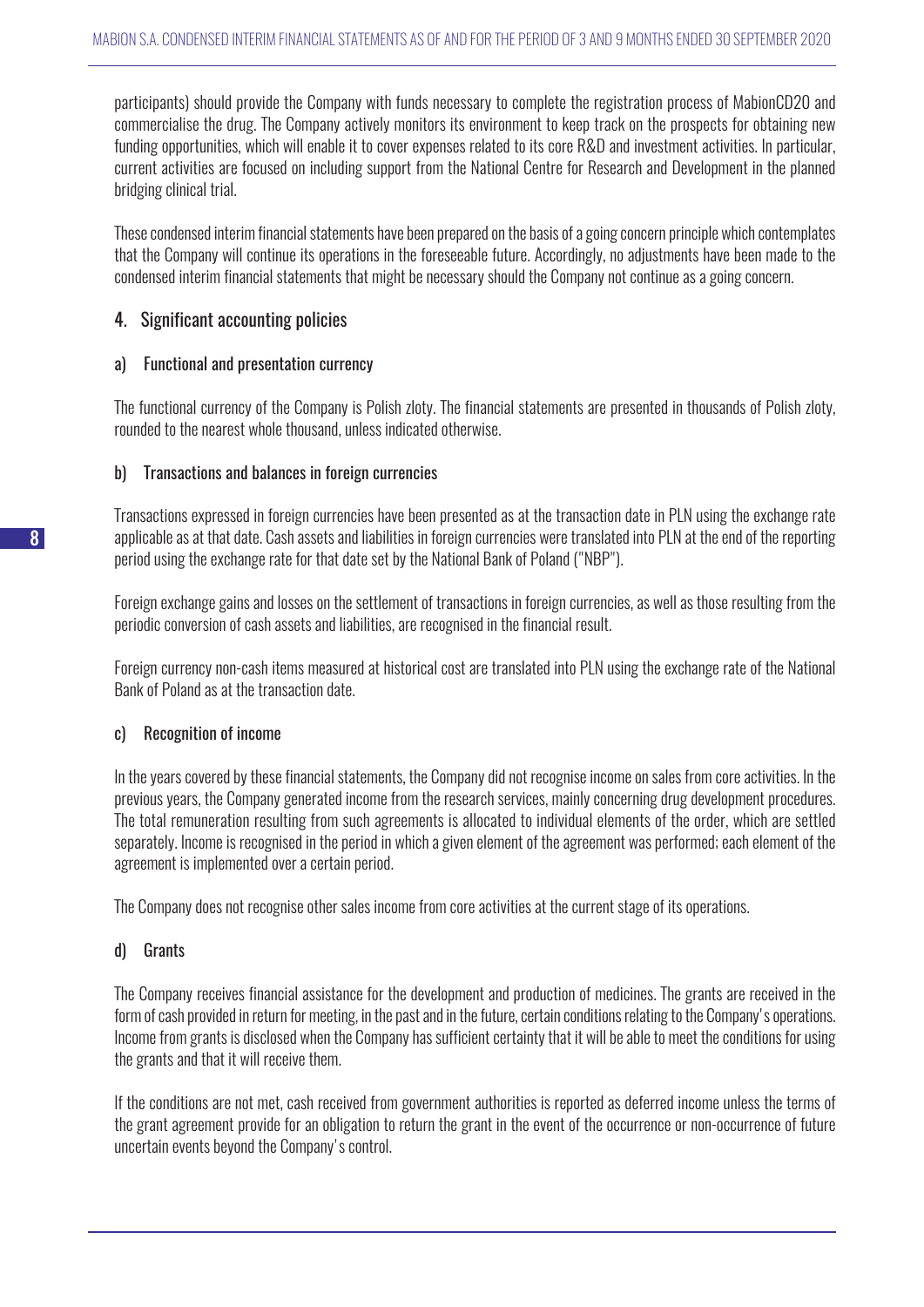Typically, such grants are linked to audit requirements imposed by the intermediary bodies. The Company's experience shows that the intermediary bodies paying out the grants exercise audit rights. The Company generally defers the recognition of the received grant as income until all aspects of the audit requirements have been met.

The Company receives grants for the acquisition of property, plant and equipment and for research and development work.

Grants relating to research and development costs are recognised in other operating income on a systematic basis over the period for which the entity recognises the related expenses to be compensated by the grant as costs.

Grants relating to depreciable property, plant and equipment are initially accounted for as deferred income and then recognised in other operating income over the depreciation period of the assets.

A situation in which a grant becomes repayable results in a change of estimates, and the return is recognised immediately first in the undepreciated deferred income, if any, and then in the current period's financial result.

## e) Research and development costs

The costs of research are recognised as a cost of the period in the financial result when incurred and no intangible asset is recognised as a result of research activities in accordance with IAS 38.

Costs related to a later development phase are also charged to the financial result when incurred, unless all conditions listed below are met, in which case the costs of development work are activated in intangible assets: (i) it is technically possible to complete the intangible asset so that it is capable of being used or sold; (ii) the entity intends to complete the intangible asset and use or sell it; (iii) the intangible asset will generate probable future economic benefits; (iv) it is ensured that technical, financial and other resources are available to complete the development work and use or sell the intangible asset; (v) it is possible to determine reliably the expenditures incurred during the development work that are attributable to the intangible asset.

The criterion of technical feasibility shall be deemed not to have been met until the Company obtains approval of the medicine by the competent regulatory authority.

#### f) Repayable advances on distribution rights

The Company has entered into a number of strategic agreements on the commercialisation of its drugs by granting the contractor the exclusive right to sell the drug on specific markets. The parties to these agreements make advance payments to the Company on account of rights and licenses to be obtained after the drug has been admitted to trading. The Company classifies these advances as financial liabilities because it does not have the unconditional right to avoid the delivery of cash to settle the liability, as the reimbursement of these amounts depends on the occurrence or non-occurrence of certain future events or the resolution of uncertain circumstances that are beyond the Company's control. Such liabilities are measured initially at fair value, and subsequently at amortised cost. As the event that may trigger a repayment may occur at any time, the amortised cost is equal to the amount payable on demand. When the uncertainty is resolved, the related amounts will be reclassified to deferred income and recognised as part of the remuneration for the sale of distribution rights in accordance with IFRS 15.

## g) Income tax

Income tax in the statement of comprehensive income includes the current part and the deferred part. Current and deferred tax is charged to the financial result of the period, except for situations when it concerns items recognised directly in equity or in other comprehensive income.

Current tax is the expected amount of income tax liability or receivable for a given year, calculated using tax rates applicable as at the reporting date.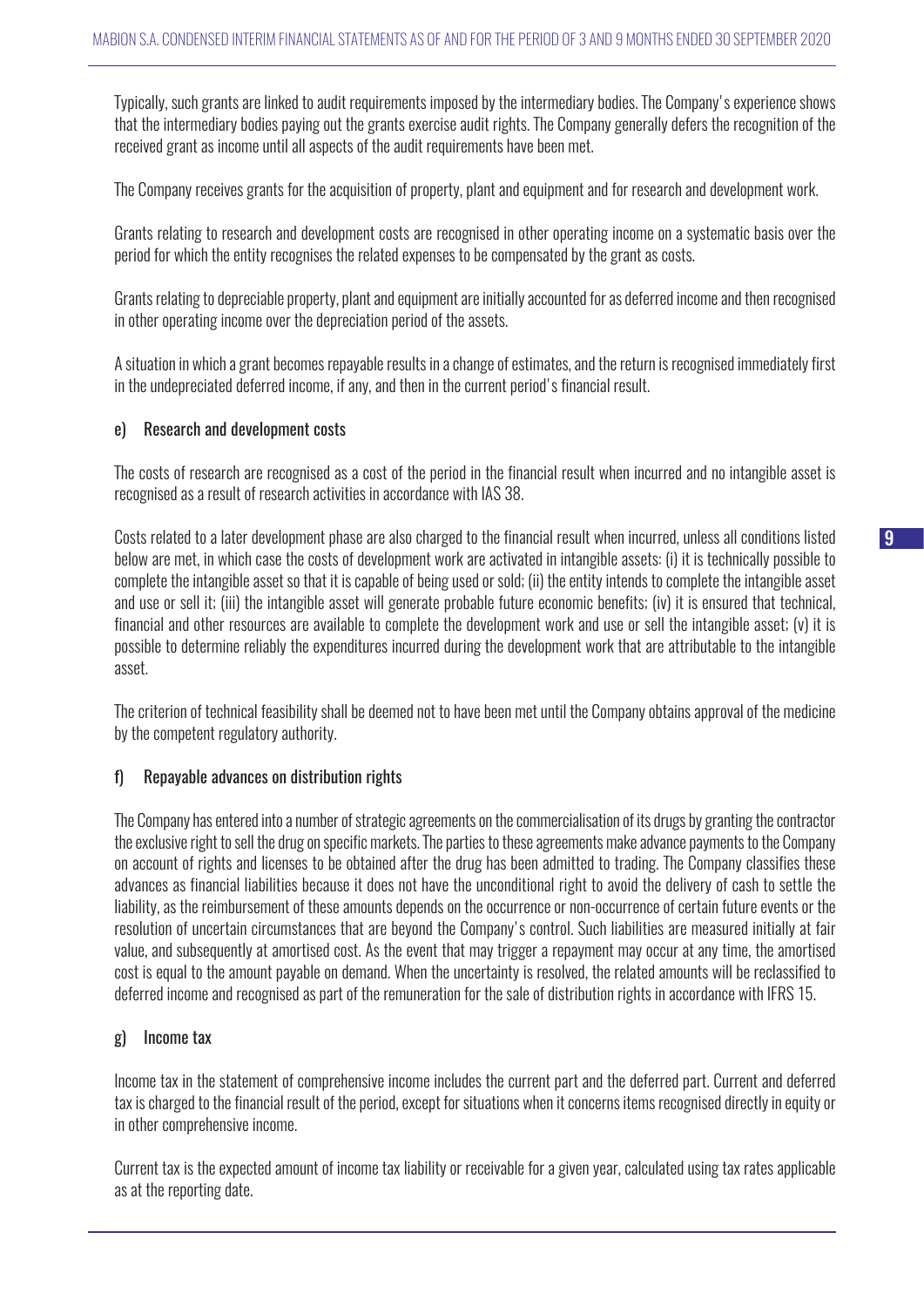Deferred tax is recognised in respect of temporary differences between the carrying amount of assets and liabilities and their tax base. The amount of deferred tax is determined using the tax rates that are expected to apply at the time of realisation of an asset or settlement of a liability under tax regulations that have come into force or are generally effective at the end of the reporting period.

Deferred tax assets and liabilities are offset when the Company has an enforceable legal title to offset current tax assets and liabilities and if the deferred income tax assets and liabilities relate to income taxes imposed on the Company by the same tax authority.

Deferred tax assets on tax losses to be settled, unused tax relief and negative temporary differences are recognised up to the amount of probable future tax income, which will enable their realisation.

## h) Property, plant and equipment and intangible fixed assets

Property, plant and equipment are measured at cost less depreciation and impairment losses.

The cost includes the purchase price of the asset and costs directly attributable to its purchase and preparation for its intended use.

Purchased software necessary for the proper functioning of operated equipment is capitalized as a part of the equipment.

Where an item of property, plant and equipment consists of separate significant parts with different useful lives, those parts are depreciated separately. When such part of an item of property, plant and equipment is replaced, the carrying amount of the removed part is derecognised and the new part is recognised in the cost of the asset.

Expenditures on property, plant and equipment are capitalised after their initial recognition if their cost can be reliably estimated and it is probable that the Company will obtain economic benefits from this item.

Expenditure incurred in connection with current repairs and maintenance is recognised in the financial result when incurred.

The basis for depreciation (i.e. the depreciable amount) is the cost of the asset less its residual value. Depreciation is calculated on a straight-line basis using depreciation rates that reflect the estimated useful life of the assets.

The Company adopted the following useful lives for particular categories of property, plant and equipment:

| Land                                              |  | not subject to depreciation |
|---------------------------------------------------|--|-----------------------------|
| <b>Buildings and structures</b>                   |  | $20 - 40$ years             |
| Machinery and equipment                           |  | $2 - 14$ years              |
| Other property, plant and equipment $5 - 7$ years |  |                             |
| Intangible fixed assets                           |  | $2 - 15$ vears              |

Fixed assets used under finance leases are depreciated over the lease term or the term of use, whichever is shorter.

Useful lives, depreciation methods and residual values of property, plant and equipment are updated at each balance-sheet date and adjusted prospectively if necessary.

## i) Impairment of property, plant and equipment

The carrying amount of property, plant and equipment is assessed at the end of each reporting period for objective evidence of impairment. If there is such evidence, the Company estimates the recoverable value of individual assets or, if an asset does not generate cash inflows independently of other assets, the recoverable value of the cash-generating unit. At the current stage of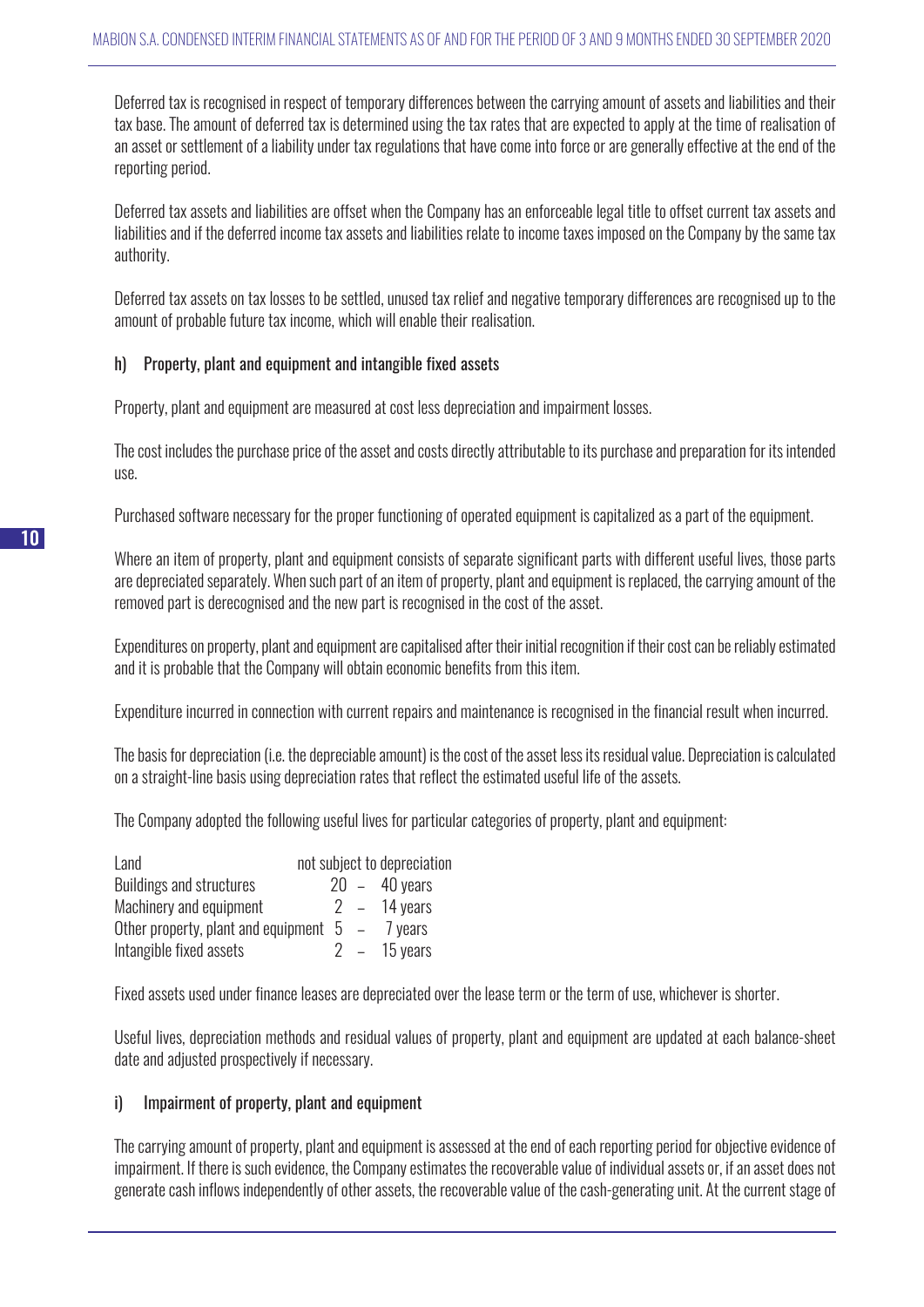its operations, the Company is a single operating unit focusing on the development and commercialization of MabionCD20, therefore the entire Company is considered a single cash-generating unit.

The recoverable amount of an asset or a cash-generating unit is the fair value of assets less costs to sell or value in use, whichever is higher.

An impairment loss is recognised for the amount by which the carrying amount of an asset or cash-generating unit exceeds its recoverable amount. The amount of the impairment loss is allocated pro rata to each asset within the cash-generating unit and recognised in profit or loss for the period.

## j) Inventories

As the Company does not sale its products which remain at the stage of research and development, and are subject to registration, the inventories include only materials that are used for research and development work. Materials are measured at the purchase price (i.e. the purchase price plus transaction costs), which corresponds to their net sales value. Inventories purchased for the purposes of research and development are not recognised in profit or loss at the time of purchase but at the time of use, because they are not specific to research and development activities and have other alternative uses. Short-term inventories are written off and their cost is recognised in profit or loss for the period.

The cost of inventories is determined by the 'first-in, first-out' method (FIFO).

## k) Long-term receivables

Long-term receivables include deposits paid by the Company to the lessor under a finance lease agreement and deposits forming collateral for payments under concluded supply or service agreements. These receivables are non-interest bearing and therefore they are measured at fair value at the initial recognition. After initial recognition, receivables are recognised at amortised cost.

The company applies simplified methods of measurement for long-term receivables measured according to amortised cost if it does not distort the information contained in the statement of financial position, in particular when the period until the repayment of receivables is not long and the impact of discounting at the initial recognition is not significant. In such situations, the amortised cost is equal to the nominal value of the deposit.

## l) Trade and other receivables

Trade and other receivables are initially measured at fair value. After initial recognition, such assets are measured at amortised cost, using the effective interest rate method, less impairment losses.

The Company applies simplified methods of measurement of receivables measured at amortized cost if it does not distort the information contained in the statement of financial position, in particular when the period until the repayment of the receivables is not long and does not exceed 12 months from the date of their occurrence. Such receivables are measured at their nominal value.

Receivables not constituting financial assets (e.g. VAT receivables) are measured at the amount due.

At the end of each reporting period, the Company checks for the occurrence of objective evidence of impairment of trade receivables and other receivables, which are financial assets. The amount of the write-down by virtue of impairment of a component of financial assets measured according to amortised cost is estimated as the difference between the balance-sheet value of the component of assets and the current value of estimated future cash flows discounted using the original effective interest rate. Impairment losses are charged to the financial result for a given period and reduce the carrying amount of receivables.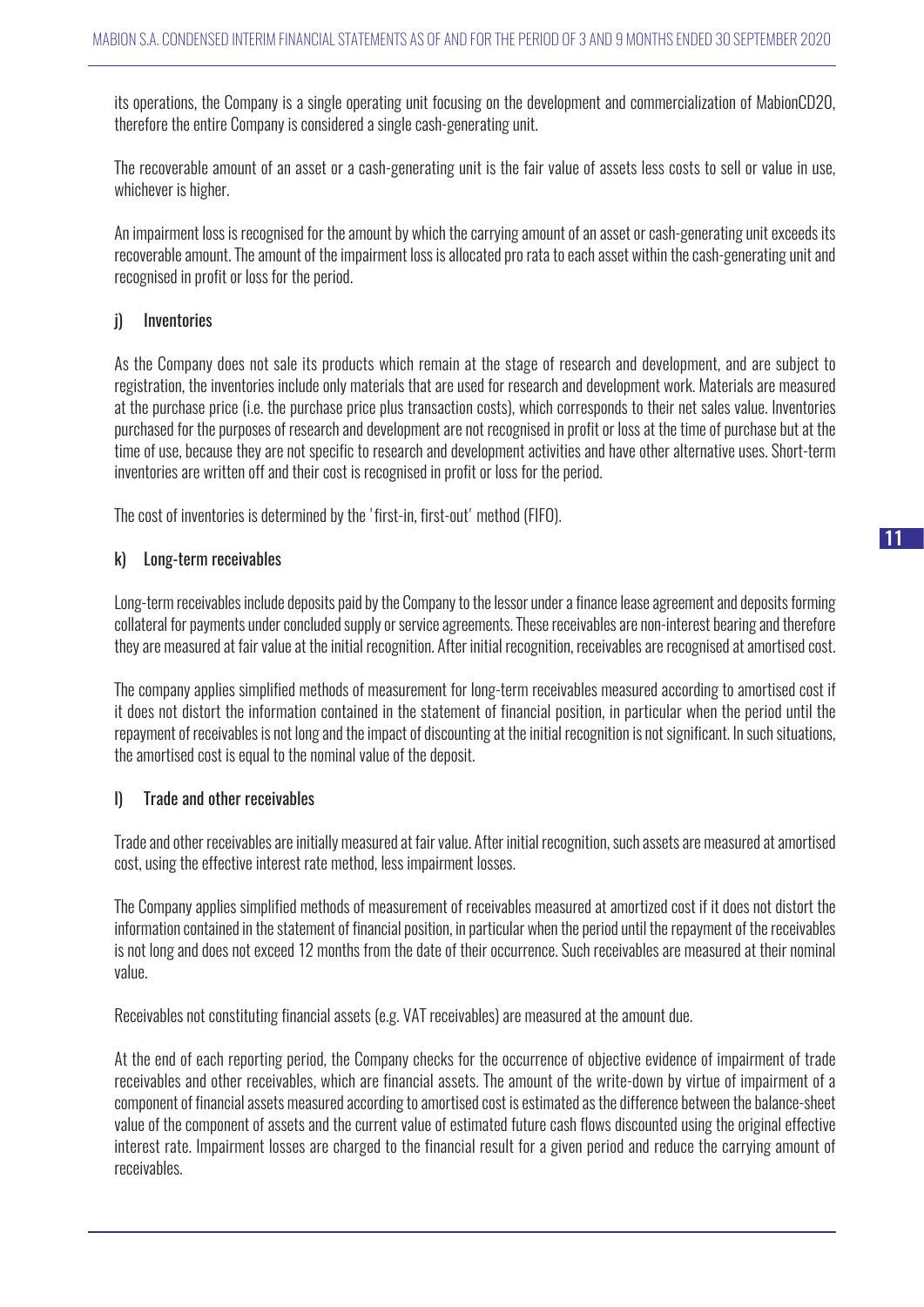## m) Prepayments and accrued income

Prepayments are recognised as assets at their nominal value at the time of payment. They are recognised in the financial result over the period of consuming economic benefits arising from the terms of the agreements.

## n) Cash and cash equivalents

Cash and cash equivalents comprise cash in hand, deposits payable on demand and deposits with an initial maturity of up to 12 months. The Company applies simplified methods of cash and cash equivalents measurement and they are measured at nominal value if this does not distort the information contained in the statement of financial position.

## o) Share capital

The share capital is included in the nominal value of issued shares. Shares are presented in the "share capital" item only after they have been entered in the court register. The surplus of payment received or receivable from the issue of shares exceeding their nominal value is shown in the "share premium" item.

Issued but unregistered shares are included in the capital in a separate item as 'issued but unregistered share capital'.

Each issue of Company's capital instruments addressed to creditors for the purpose of waiving all or part of the Company's financial liabilities, where the creditors are (direct or indirect) shareholders who at the same time act as shareholders, is settled by the conversion of the balance-sheet value of the debt into the Company's equity. The debt recognition is discontinued when and only when the criteria of IFRS 9 are met. The share capital is recognised in the amount resulting from the applicable local law, and the difference between the amount recognised as share capital and the carrying value of the derecognised contractual liability is presented in income or costs of the Company.

## p) Deferred income

Deferred income includes mainly grants received (the relevant policy is presented in Note 4d).

## q) Trade and other payables

Trade and other liabilities constituting financial liabilities are initially measured at fair value. After initial recognition, they liabilities are recognised at amortised cost.

Other liabilities that are not financial liabilities are measured at the amount due.

## r) Loans and borrowings

Loans and borrowings are initially recognised at fair value, less transaction costs. After initial recognition, they are recognised at amortised cost.

## s) Lease

The Company is a lessee under finance lease agreements.

Lease agreements which transfer substantially all potential risks and benefits to the lessee are classified as finance lease agreements. A leased asset used under a finance lease is recognised as an asset at the inception of the lease, at the fair value of the leased asset or the present value of the minimum lease payments, whichever is lower. The corresponding liability under lease payments, less financing costs, is recognised in the statement of financial position under finance lease. Interest on the lease liability is charged to the income statement over the lease term so as to produce a constant periodic interest rate on the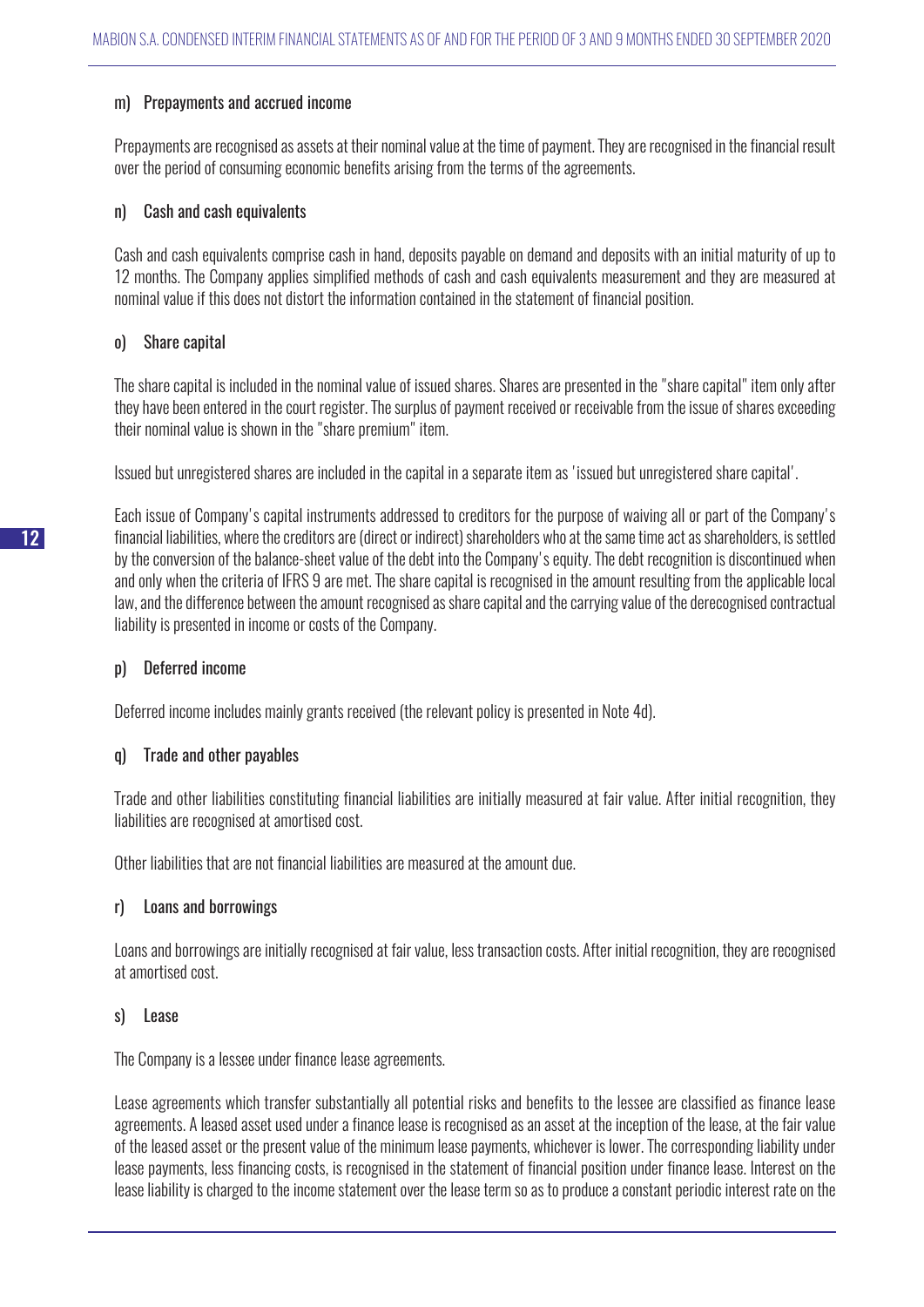remaining balance of the liability for each period. Each lease payment is apportioned between the liability and the financing costs. After initial recognition, leased assets are measured in accordance with the accounting principles applicable to own fixed assets.

The Company took advantage of simplifications concerning short-term leases (up to 12 months) and leases where the underlying asset is of low value (up to PLN 20 thousand) and does not recognise financial liabilities and related assets under the right of use for these agreements. Lease payments on this account are recognised as costs on a straight-line basis over the lease term.

Adhering to IFRS 16 for the first time, the Company applied the following simplifications allowed by the standard: (a) it applied a single discount rate for the portfolio of leases with similar characteristics, (b) operating leases with a remaining lease term of less than 12 months as at 1 January 2019 were treated as short-term leases.

## t) Share-based payments

The Company has introduced a remuneration programme based on and regulated by own shares. The Company recognises the costs of the equity remuneration plan (payments in the form of equity instruments) in the costs of the Company's operations and, on the other hand, as an increase in equity.

In the case of incentive schemes for employees which are related to remuneration for their work, the value of warrants is charged to operating costs, respectively: a) in the comparative variant - to remuneration costs, b) in the calculation variant to general administration costs. The issued warrants are presented on a separate account "Issue of warrants under the sharebased incentive scheme", which is presented in the financial statements together with other reserves. The exercise of warrants by employees is connected with the issue of shares and settling the value of warrants disclosed in equity. The cash received is capitalised by the Company and is not recognised as income. The Company discloses information in the financial statements to enable the readers to understand the nature and scope of share-based payment agreements that existed in the period.

## u) Cash flow statement

The Company recognises interest paid and interest received from operating activities in the cash flow statement.

## 5. Critical accounting estimates and judgments

The Company's management makes estimates, judgements and assumptions regarding the recognition and valuation of the individual items of assets and liabilities. The estimates and the related assumptions are based on historical experience, management's expectations, or other factors considered material. The actual results may differ from the recorded estimates. The estimates and the related assumptions require regular verification.

In the period covered by these condensed interim financial statements, no changes in the scope or methodology of making any material estimates and judgements have been made.

## 6. Operating segments

The Company's management has identified one operating segment for the Company, i.e. research and development activities for new biotechnology drugs and biosimilar drugs through utilizing contemporary genetic engineering. No changes have occurred in this respect since the last annual statements of the Company.

## 7. Seasonal nature of the Company's activities

The Company's activities are neither seasonal nor cyclical. In the period of nine months ended on 30 September 2020, the Company has not generated any revenue on sales of goods, services or commodities and materials.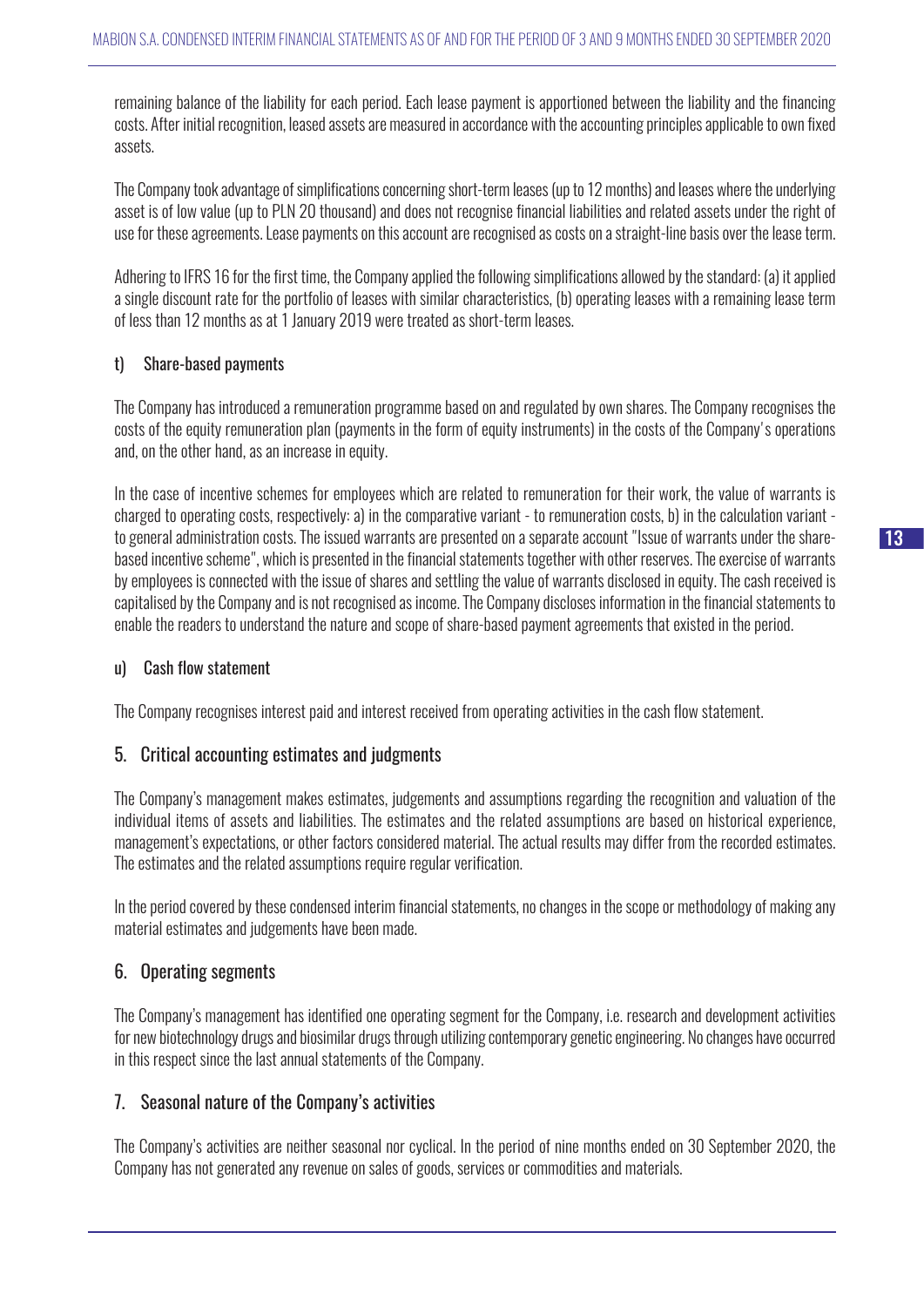## 8. Costs by type

The table below shows the categories of generic costs:

| in PLN thousand                                                        | 1.07.2020<br>$-30.09.2020$<br>(unaudited) | 1.01.2020<br>$-30.09.2020$<br>(unaudited) | 1.07.2019<br>$-30.09.2019$<br>(unaudited) | 1.01.2019<br>$-30.09.2019$<br>(unaudited) |
|------------------------------------------------------------------------|-------------------------------------------|-------------------------------------------|-------------------------------------------|-------------------------------------------|
| Third-party services                                                   | 1186                                      | 4 2 2 7                                   | 1119                                      | 5 5 9 8                                   |
| Costs of materials                                                     | 1149                                      | 8869                                      | 3896                                      | 11748                                     |
| Personnel expenses                                                     | 2 4 1 5                                   | 8 2 1 6                                   | 2 7 0 4                                   | 8 4 7 5                                   |
| Depreciation and amortisation                                          | 1256                                      | 3799                                      | 1222                                      | 3690                                      |
| <b>Registration fees</b>                                               | 115                                       | 1016                                      | 178                                       | 676                                       |
| Other expenses                                                         | 22                                        | 66                                        | 5                                         | 31                                        |
| Research and development costs by type                                 | 6 1 4 3                                   | 26 193                                    | 9 1 2 4                                   | 30 218                                    |
| Office lease and office expenses                                       | 943                                       | 3 1 8 9                                   | 1163                                      | 3707                                      |
| Personnel expenses                                                     | 1490                                      | 4716                                      | 1597                                      | 5702                                      |
| Depreciation and amortisation                                          | 1011                                      | 3746                                      | 1549                                      | 4597                                      |
| Advisory services in connection with distribution<br>agreements        | 168                                       | 527                                       | 127                                       | 500                                       |
| Share-based payment expense                                            | 10                                        |                                           | 14                                        |                                           |
| Rental, usage and maintenance of equipment and<br>company car expenses | 114                                       | 297                                       | 134                                       | 562                                       |
| <b>Taxes and fees</b>                                                  | 178                                       | 561                                       | 156                                       | 468                                       |
| Audit and other advisory services                                      | 312                                       | 843                                       | 616                                       | 1 207                                     |
| <b>Other</b>                                                           | 81                                        | 314                                       | 317                                       | 822                                       |
| General and administrative costs by type                               | 4 3 21                                    | 14 193                                    | 5 6 7 3                                   | 17566                                     |

## 9. Research and development cost

| in PLN thousand                             | 1.07.2020<br>$-30.09.2020$<br>(unaudited) | 1.01.2020<br>$-30.09.2020$<br>(unaudited) | 1.07.2019<br>$-30.09.2019$<br>(unaudited) | 1.01.2019<br>$-30.09.2019$<br>(unaudited) |
|---------------------------------------------|-------------------------------------------|-------------------------------------------|-------------------------------------------|-------------------------------------------|
| MabionCD20                                  | 5883                                      | 25 151                                    | 8836                                      | 29 215                                    |
| <b>MabionEGFR</b>                           | 259                                       | 928                                       | 279                                       | 954                                       |
| Other projects                              |                                           | 114                                       | 9                                         | 49                                        |
| <b>Total research and development costs</b> | 6 1 4 3                                   | 26 193                                    | 9 1 24                                    | 30 218                                    |

Research and development costs are recognized as cost of the period in the financial result at the moment they are incurred, in accordance with IAS 38. After meeting the criteria indicated in paragraph 57 of IAS 38, development work costs may be capitalized and recognized as an intangible asset.

In the period covered by these financial statements, the only ongoing R&D projects financed from EU funds were MabionCD20 and MabionEGFR.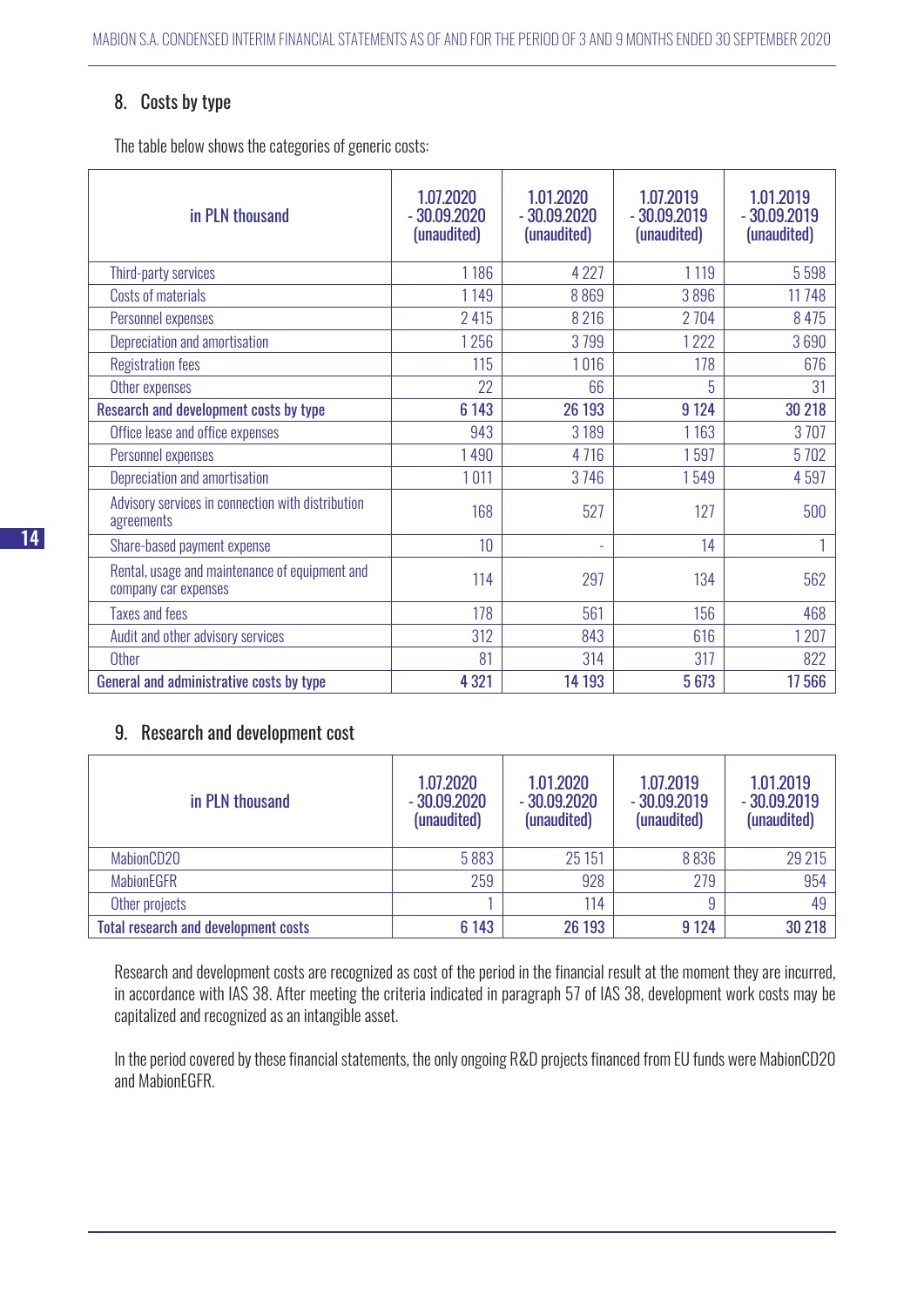## 10. Other operating income and expenses

| in PLN thousand                          | 1.07.2020<br>$-30.09.2020$<br>(unaudited) | 1.01.2020<br>$-30.09.2020$<br>(unaudited) | 1.07.2019<br>$-30.09.2019$<br>(unaudited) | 1.01.2019<br>$-30.09.2019$<br>(unaudited) |
|------------------------------------------|-------------------------------------------|-------------------------------------------|-------------------------------------------|-------------------------------------------|
| Profit on sales of fixed assets          | ٠                                         | ٠                                         | ۰                                         |                                           |
| Release of write-downs on current assets | ٠                                         |                                           | ۰                                         |                                           |
| Profit on sales of fixed assets          | ٠                                         | 4                                         | ۰                                         |                                           |
| Grants                                   | 319                                       | 1254                                      | 493                                       | 1562                                      |
| Other operating income                   | 4                                         | 39                                        | 13                                        | 37                                        |
| <b>Total other operating income</b>      | 323                                       | 1 2 9 8                                   | 506                                       | 1599                                      |
| Loss on sale of fixed assets             |                                           |                                           | (2)                                       | (15)                                      |
| Write-downs on current assets            | (36)                                      |                                           | (86)                                      | (382)                                     |
| Disposal of materials                    | (6)                                       | (103)                                     | ۰                                         |                                           |
| <b>Other</b>                             | (3)                                       | (26)                                      | (24)                                      | (73)                                      |
| <b>Total other operating expenses</b>    | (45)                                      | (129)                                     | (112)                                     | (470)                                     |

The revaluation write-down release in the amount of PLN 4 thousand presented in other operating income is the difference between the amount of PLN 1 697 thousand relating to materials which in the period of 9 months ended 30 September 2020 were intended for consumption and disposal, and the amount of PLN 1 693 thousand relating to the inventory of materials whose expiry date is 31 December 2020, for which the revaluation write-down was created in accordance with the applicable policy in the Company.

Revenues from grants relate in particular to the part of grants received in previous years to purchase fixed assets in projects co-financed from EU funds, in the amount of PLN 1 254 thousand in the 9 months ended respectively 30 September 2020 and PLN 1 464 thousand in the corresponding period ended 30 September 2019 (see Note 16), which is recognised in profit or loss for each period in proportion to the depreciation/amortisation of the assets financed by the grant.

Disposal of materials in the amount of PLN 103 thousand refers to disposal of materials after their expiry date, unsuitable for alternative use.

## 11. Finance income and costs

| in PLN thousand             | 1.07.2020<br>$-30.09.2020$<br>(unaudited) | 1.01.2020<br>$-30.09.2020$<br>(unaudited) | 1.07.2019<br>$-30.09.2019$<br>(unaudited) | 1.01.2019<br>$-30.09.2019$<br>(unaudited) |
|-----------------------------|-------------------------------------------|-------------------------------------------|-------------------------------------------|-------------------------------------------|
| Interest income             | ٠                                         | 34                                        | 238                                       | 777                                       |
| Net foreign exchange gains  | 1166                                      | ۰                                         | ٠                                         |                                           |
| Other finance income        | 251                                       | 668                                       | ٠                                         |                                           |
| <b>Total finance income</b> | 1417                                      | 702                                       | 238                                       | 777                                       |
| Interest expense            | (325)                                     | (863)                                     | (113)                                     | (315)                                     |
| Net foreign exchange losses | ٠                                         | (495)                                     | (2434)                                    | (2178)                                    |
| Other finance income        | (25)                                      | (75)                                      | (20)                                      | (57)                                      |
| <b>Total finance costs</b>  | (350)                                     | (1433)                                    | (2567)                                    | (2550)                                    |

Net foreign exchange gains and losses for the period of 3 and 9 months ended 30 September 2020 result in particular from unrealized foreign exchange differences related to the valuation of liabilities on account of refundable advances for distribution rights denominated in foreign currencies, described in Note 17.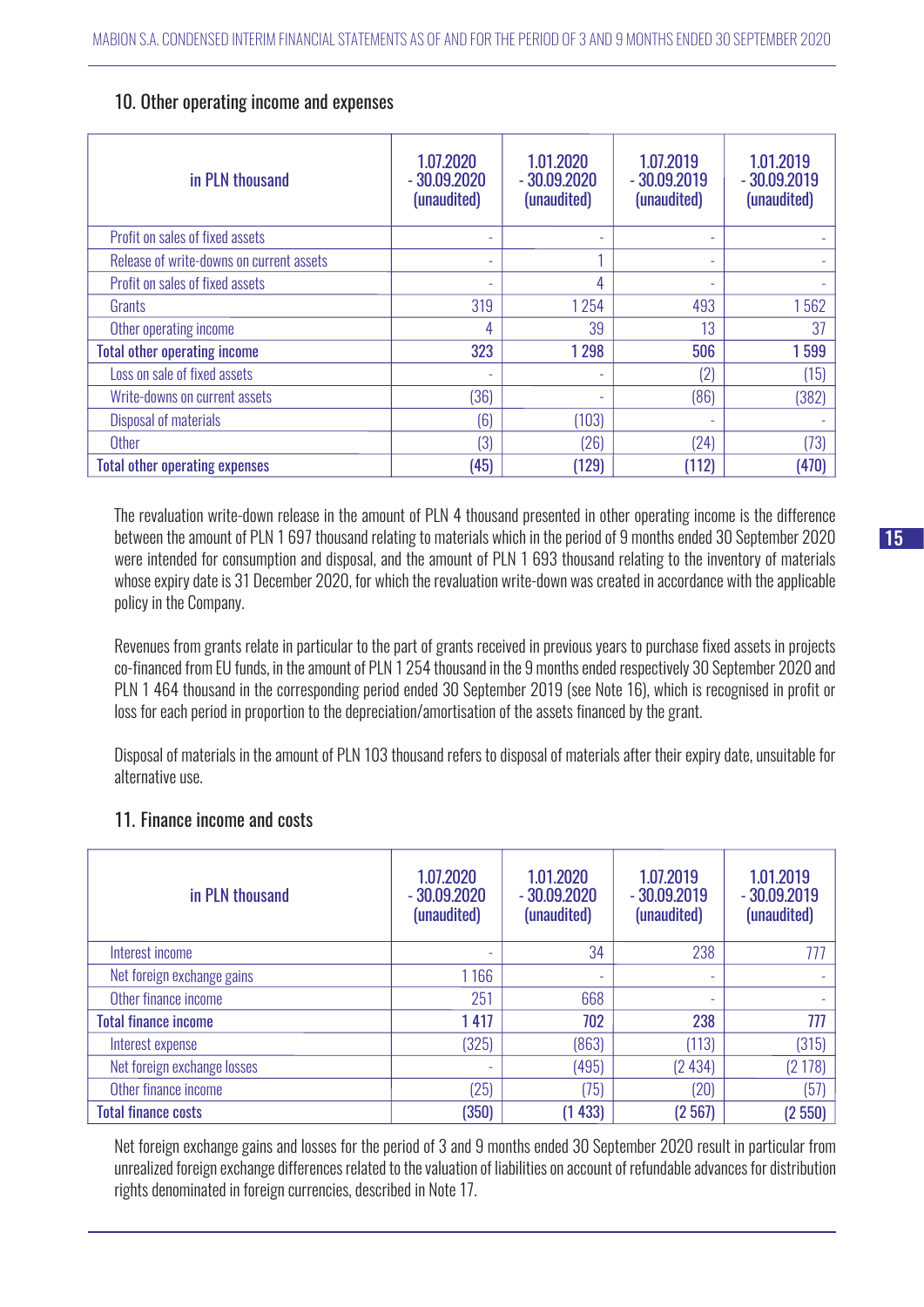## 12. Property, plant and equipment

In the period covered by these condensed financial statement, the Company incurred expenditures on property, plant and equipment and intangible assets (including assets not released for use) in the amount of PLN 2 853 thousand, including PLN 1 369 thousand on account of design work related to the extension of the production plant and the construction of a new building with production lines which can significantly increase the production capacity.

Property, plant and equipment and intangible assets released for use in the period of 9 months of 2020 amount to PLN 1 130 thousand, of which part was financed under lease agreements, which are presented in Note 19.

In the current reporting period, the Company sold means of transport for PLN 16 thousand. The net book value of the assets was PLN 15 thousand.

The Company's management did not identify any indications of impairment of property, plant and equipment as at 30 September 2020.

## 13. Inventories

The balance of inventories as at the balance sheet date includes only materials.

The value of used up inventories disclosed in the costs of research and development for the period of 9 months ended 30 September 2020 amounted to PLN 5 592 thousand (for comparison - PLN 7 607 thousand in the period of 9 months ended 30 September 2019).

The change in the balance of inventories as at 30 September 2020 is related to the consumption of materials in connection with the conducted production aimed at completing the validation stage in the scale 5 000 litres as part of the research and development work related to MabionCD20, in the plant in Konstantynów Łódzki.

The company has disposed of materials in the amount of PLN 103 thousand (see note 10).

## 14. Trade and other receivables

| in PLN thousand                    | <b>30 September</b><br>2020<br>(unaudited) | 31 December<br>2019 |
|------------------------------------|--------------------------------------------|---------------------|
| <b>VAT receivable</b>              | 1529                                       | 2612                |
| <b>Trade receivables</b>           |                                            | 9                   |
| Advances on materials and services | 810                                        | 60                  |
| <b>Deposits</b>                    | 23                                         | 105                 |
| Other receivables                  |                                            | 55                  |
| <b>Trade and other receivables</b> | 2 3 6 9                                    | 2841                |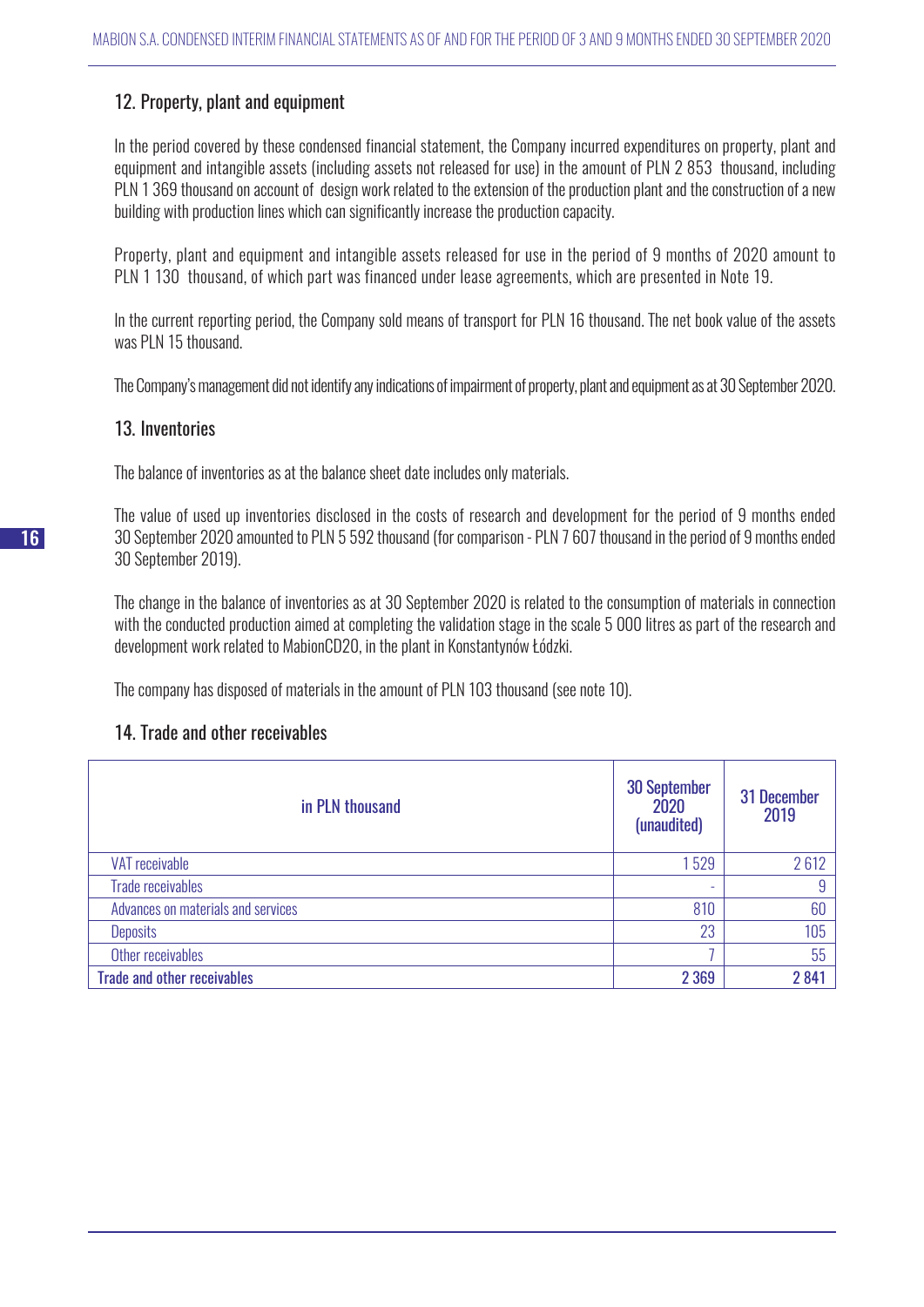## 15. Equity

Pursuant to its Resolution 25/VI/2018 of 28 June 2018, the Ordinary General Meeting of Mabion S.A. authorised the Management Board of the Company to issue no more than 125 000 A and B series subscription warrants, granting eligible employees the right to purchase 114 000 R series ordinary shares and 11 000 S series ordinary shares, excluding the preemptive rights of the Company's current shareholders.

On 29 December 2018, on the basis of the mandate given in Resolution No. 24/VI/2018 of the Company's Ordinary General Meeting, the Supervisory Board authorised the Rules and Regulations of the Incentive Scheme for 2018-2021. The taking-up of the shares and the exercise of rights granted by the warrants will be possible after meeting the conditions listed in the Terms. Alternatively, warrants may be purchased by the Company in order to be redeemed.

On 12 February 2019, by relevant Resolutions, the Supervisory Board approved the list of persons eligible to take up warrants of A and B series for 2018 and 2019, stated that the market condition (reaching the minimum price) for warrants of A series for 2018 was not met and confirmed the fulfilment of the employment condition for warrants of A and B series for 2018.

On 18 November 2019, all B series subscription warrants granted for 2018 (9 500 warrants) were taken up by eligible persons. On the same day, all eligible persons submitted declarations on taking up all S series shares (9,500 shares) to which they were entitled under the warrants held. The shares were taken up by eligible persons on the same day.

On 30 January 2020, by appropriate Resolutions, the Supervisory Board stated the lack of fulfilment of the market condition (i.e. reaching the minimum price) for warrants of A series for 2019 and confirmed fulfilment of the employment condition for warrants of A and B series for 2019. On 27 February 2020, by appropriate Resolutions, the Supervisory Board approved the list of persons entitled to take up warrants of A and B series for 2020.

On 23 June 2020, all B series subscription warrants granted for 2019 (500 warrants) were taken up by eligible persons. On the same day, all eligible persons submitted declarations on taking up all S series shares under warrants held (500 shares). The shares were taken up by the eligible persons on the same day. Until the date of approval of these statements, the shares have not been released, i.e. there have not been recorded on the securities accounts of the eligible persons.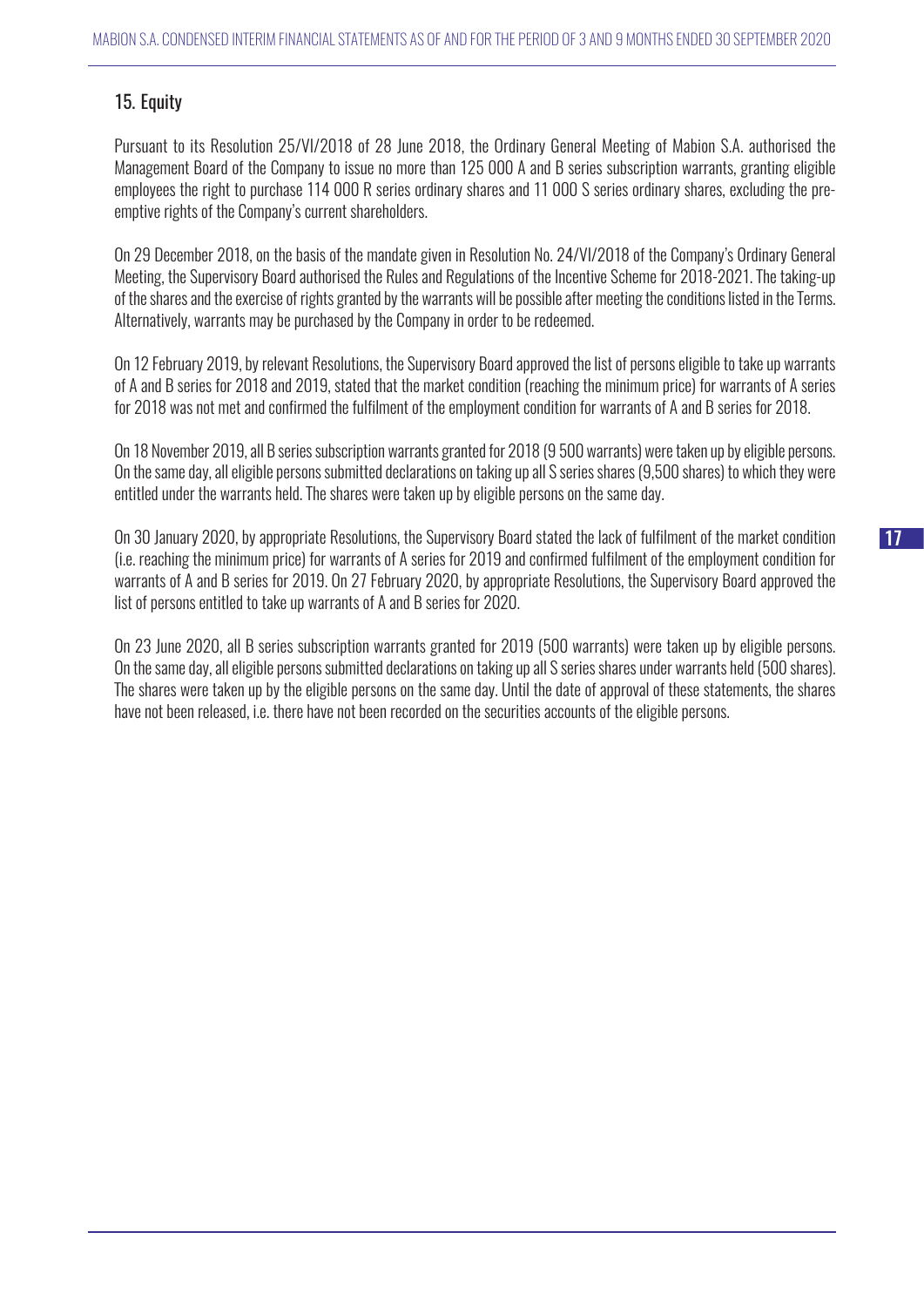The below table shows the details of the Scheme and its valuation as of 30 September 2020:

|                                                                                                                              | A series warrants                                                                                                                                                                                                  |                                                  | <b>B</b> series warrants |                                               |
|------------------------------------------------------------------------------------------------------------------------------|--------------------------------------------------------------------------------------------------------------------------------------------------------------------------------------------------------------------|--------------------------------------------------|--------------------------|-----------------------------------------------|
| Tranche for the year                                                                                                         | 2020                                                                                                                                                                                                               | 2021                                             | 2020                     | 2021                                          |
| Date of scheme approval<br>(beginning of the vesting period)                                                                 | 28 June 2018                                                                                                                                                                                                       |                                                  |                          |                                               |
| Date of entitlement                                                                                                          | 27 February 2020                                                                                                                                                                                                   | none                                             | 27 February 2020         | none                                          |
| End of the vesting period                                                                                                    | <b>31 January 2021</b>                                                                                                                                                                                             | <b>31 January 2022</b>                           | <b>31 January 2021</b>   | <b>31 January 2022</b>                        |
| Number of instruments granted                                                                                                | 28 500                                                                                                                                                                                                             | 28 500<br>(no indication of<br>persons eligible) | 500                      | 500<br>(no indication of<br>persons eligible) |
| <b>Exercise price</b>                                                                                                        | <b>PLN 91.00</b><br><b>PLN 0.10</b>                                                                                                                                                                                |                                                  |                          |                                               |
| Share price as of 30 September 2020                                                                                          | <b>PLN 32.60</b>                                                                                                                                                                                                   |                                                  |                          |                                               |
| Market condition for the acquisition of entitlements                                                                         | Reaching the minimum price defined as the arithmetic mean of the Company's share<br>prices on the Warsaw Stock Exchange calculated from the daily volume-weighted<br>average prices in the last month of each year |                                                  |                          |                                               |
| Minimum price                                                                                                                | <b>PLN 280.00</b>                                                                                                                                                                                                  | <b>PLN 400.00</b>                                |                          |                                               |
| Non-market condition<br>for the acquisition of entitlements                                                                  | The person eligible to remain in a business relationship and provide work<br>or services or the Company for a period not shorter than 183 days in a<br>given year covered by the Scheme                            |                                                  |                          |                                               |
| <b>Settlement</b>                                                                                                            | <b>Shares</b>                                                                                                                                                                                                      |                                                  |                          |                                               |
| Expected volatility (based on historical volatility<br>of the Company's share prices for 12 months<br>to the Valuation Date) | 55.22%                                                                                                                                                                                                             | 106.19%                                          | 55.22%                   | 106.19%                                       |
| First possible date of exercise of the entitlement                                                                           | 14 February 2021                                                                                                                                                                                                   | 14 February 2022                                 | 14 July 2021             | 14 July 2022                                  |
| Last possible date of exercise of the entitlement                                                                            | 31 July 2022                                                                                                                                                                                                       |                                                  |                          |                                               |
| Risk-free rate                                                                                                               | 1.23%-1.84%                                                                                                                                                                                                        | $0.15% - 0.27%$                                  | 1.23%-1.84%              | $0.15\% - 0.27\%$                             |
| <b>Dividend rate</b>                                                                                                         | $0\%$                                                                                                                                                                                                              |                                                  |                          |                                               |
| <b>Likelihood of leaving</b>                                                                                                 | 17.77% per year                                                                                                                                                                                                    |                                                  |                          |                                               |
| Date of fair value measurement of the warrant                                                                                | 27 February 2020                                                                                                                                                                                                   | 30 September 2020                                | 27 February 2020         | 30 September 2020                             |
| Fair value of the warrant for the valuation date                                                                             | <b>PLN 0.00</b>                                                                                                                                                                                                    | <b>PLN 2.04</b>                                  | <b>PLN 46.24</b>         | <b>PLN 36.05</b>                              |
| <b>Valuation model</b>                                                                                                       | <b>Binomial model</b>                                                                                                                                                                                              |                                                  |                          |                                               |

On 27 February 2020, the Supervisory Board approved the list of employees entitled to take up A and B series warrants for 2020. Therefore, the fair value measurement of the above warrants was prepared as at 27 February 2020. As at 30 September 2020, only the expected number of warrants to which eligible persons will acquire rights was updated.

In the case of A and B series warrants for 2021, the list of employees eligible to participate in the Scheme was not determined by the Supervisory Board until the date of preparing the financial statements for Q3 2020. Therefore, the measurement of fair value of these tranches of warrants (taking into account the market condition) was prepared as at the balance-sheet date (i.e. 30 September 2020). The measurement of fair value of these warrants will be updated for each future balance-sheet date until the date of establishing the list of eligible employees and the number of A and B series warrants for a given year (vesting date). As at the vesting date, the final measurement of the warrant fair value will be made. As at subsequent balance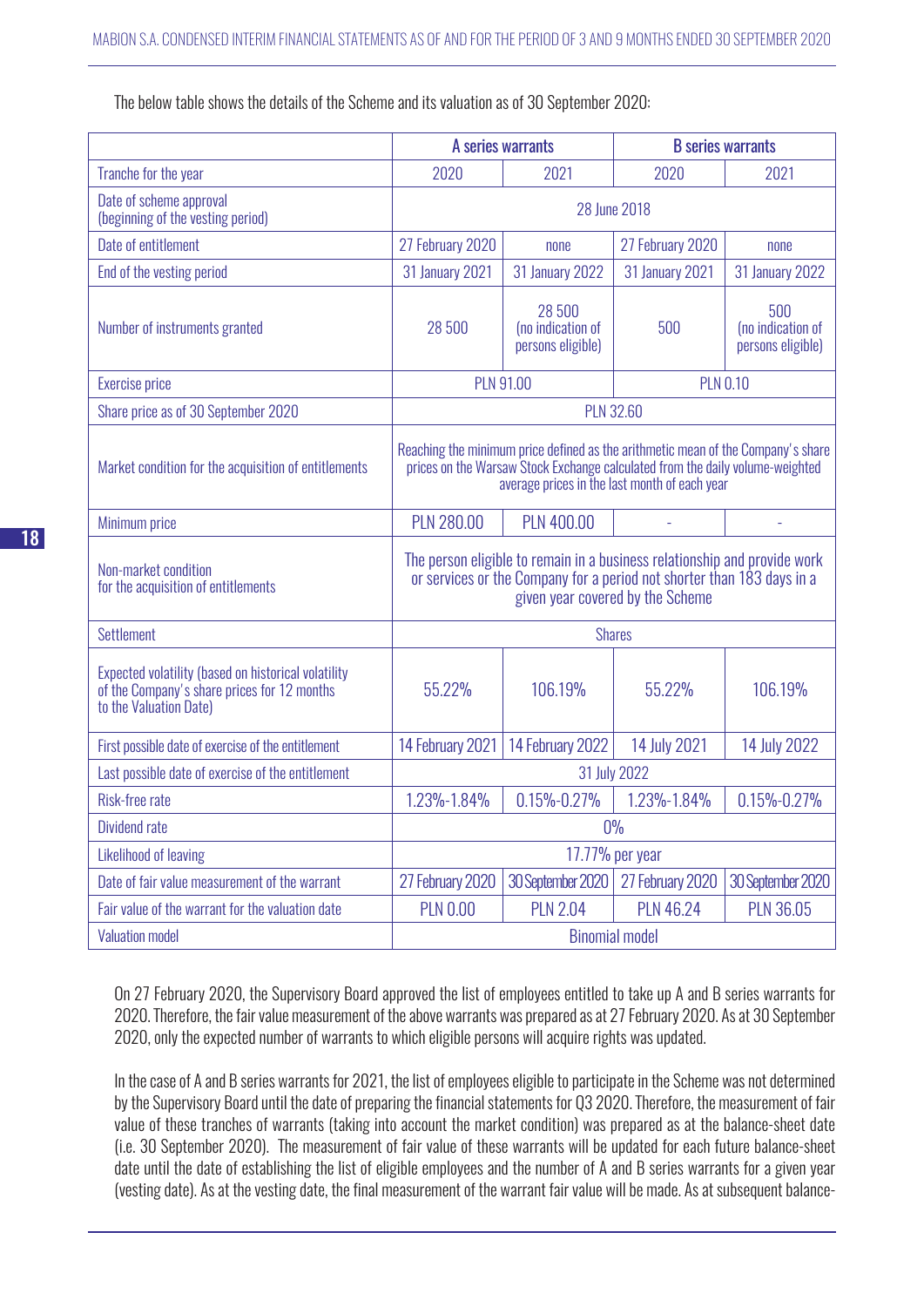sheet dates, only the expected number of warrants to which the eligible persons will acquire rights will be updated (based on the estimated probability of leaving by the end of the vesting period).

A binomial model of option valuation was used to measure the fair value of the warrant. As part of the valuation, a tree of share prices was built as a path for the future share price (change of share prices on a monthly basis) based on the historical volatility of the Company's share prices. The valuation was carried out in the process of backward induction taking into account the market condition (reaching the minimum price) and the possibility of early exercise of options in accordance with the terms of the Scheme (based on the assumed assumptions regarding the minimum rate of return expected by eligible persons).

The total cost of the Scheme as at the individual balance-sheet dates will be estimated based on the most recent valuations of the fair value of the warrants and the probability of losing the entitlement to the warrants by the participants of the Scheme. The costs of the Scheme will be settled over time in proportion to the vesting period for particular tranches of warrants.

In case of failure to meet the market condition for warrants of A series for a given year, the Supervisory Board may grant a tranche of warrants not granted for this reason together with warrants of A series for the year in which the market condition was met. Due to the lack of certainty as to future decisions of the Supervisory Board in this respect, the estimation of the cost of the Scheme as at 30 September 2020 does not take into account the effect of shifting warrants not granted in a given year to subsequent years. This does not exclude the possibility of granting these warrants in subsequent periods in accordance with the applicable rules and regulations of the Scheme.

## 16. Deferred income

| in PLN thousand                                                                                             | <b>30 September</b><br>2020<br>(unaudited) | 31 December<br>2019 |
|-------------------------------------------------------------------------------------------------------------|--------------------------------------------|---------------------|
| Grants for property, plant and equipment                                                                    | 9 2 1 5                                    | 10 143              |
| Grants for research and development costs                                                                   | 25 0 92                                    | 22 156              |
| Advance payment from Viatris (formerly: "Mylan")<br>on account of distribution rights to MabionCD20         | 14 007                                     | 14 007              |
| Advance payment from Celon Pharma on account of services<br>(development of antibody production technology) | 1590                                       | 1590                |
| <b>Deferred income</b>                                                                                      | 49 904                                     | 47896               |

The Company has historically financed a portion of its operations through receipt of cash subsidies from the European Regional Development Fund

as administered by government institutions in Poland: The Lodz Agency of Regional Development (ŁARR), the Polish Agency for Enterprise Development (PARP) and the National Centre for Research and Development (NCBiR). There have been three projects to finance research and development and/or implementation of MabionCD20, technology of producing human analog insulin ("double cutting") and MabionHER2.

The subsidised fixed assets were put into service in 2015 and their depreciation started by that date. The relevant part of deferred income (grants) was also recognized in the financial result (PLN 1 254 thousand in the first 9 months of 2020 and PLN 1 464 thousand in the analogous period ended 30 September 2019 - see also Note 10).

In June 2018, the Company signed an agreement with the Minister of Investments and Development for co-financing of the project "Expansion of the Research and Development Centre of Mabion S.A. - research on a new generation of drugs" ("CBR") under Measure 2.1 Support for investment in R&D infrastructure of enterprises under the Smart Growth Operational Programme 2014-2020 co-financed by the European Regional Development Fund. The total cost of the Project has been set at PLN 172 880 thousand. In August 2020, the Company received the first tranche of payments under this programme.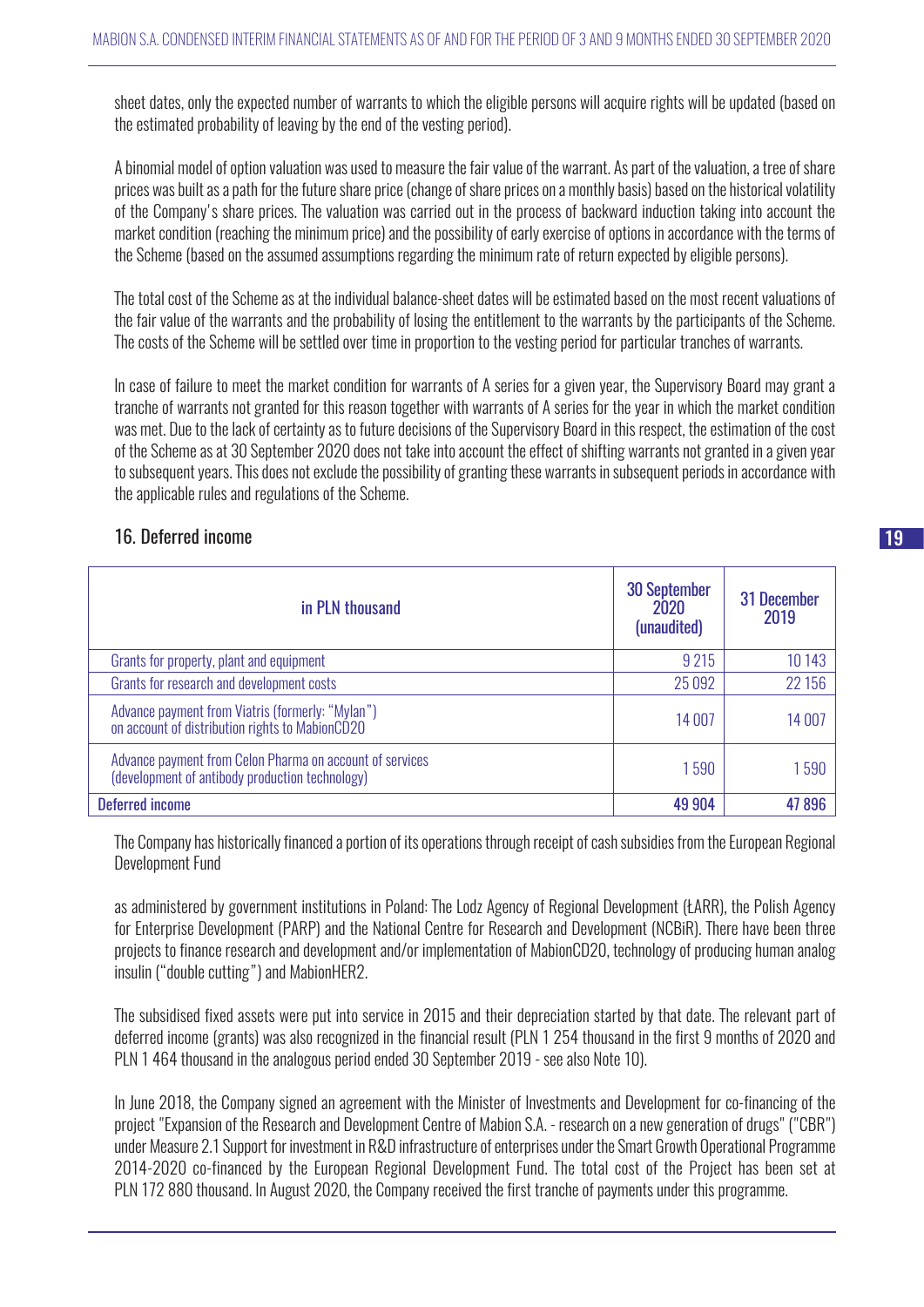In the reporting period covered by the condensed interim financial statements, the Company received further payments of grants for research and development costs under the Smart Growth Operational Programme 2014-2020:

- » InnoNeuroPharm sectoral programme in the amount of PLN 1 540 thousand;
- » MABIONCD20 "fast path" sectoral programme in the amount of PLN 1 396 thousand.
- » CBR sectoral programme in the amount of PLN 338 thousand.

In July 2020, the Company reimbursed a subsidy of PLN 12 thousand in connection with incorrect classification of some expenses found during the audits in connection with the INNOMED project ended in November 2018, which concerned the clinical development and registration of a humanised monoclonal antibody binding to the HER2 receptor, used in the treatment of breast cancer

## 17. Refundable advances for distribution rights

The table below presents the list of prepayments for distribution rights received from partners, which Mabion signed distribution agreements with:

| in PLN thousand                                   | <b>30 September</b><br>2020<br>(unaudited) | 31 December<br>2019 |
|---------------------------------------------------|--------------------------------------------|---------------------|
| Viatris (formerly: "Mylan")                       | 43 4 90                                    | 42 7 24             |
| <b>FARMAK</b>                                     | 1 1 3 2                                    | 1065                |
| <b>ONKO</b>                                       | 498                                        | 468                 |
| Sothema Laboratories                              | 104                                        | 98                  |
| Lyfis                                             | 27                                         | 26                  |
| Total refundable advances for distribution rights | 45 251                                     | 44 381              |

The change in the balance of refundable advances on account of distribution rights in the period of 9 months ended 30 September 2020, amounting to PLN 870 thousand, results solely from changes in foreign exchange rates, as all advances were denominated in foreign currencies (EUR or USD). According to the information contained in the Company's financial statements, these advances may be repayable and are treated by the Company as current liabilities. In the period covered by these condensed interim financial statements, there were no significant changes in the terms and conditions of agreements with the distribution partners.

## 18. Loans and borrowings

## a) Bank loans

On 17 July 2018, the Company concluded an agreement with Santander Bank Polska S.A. (formerly Bank Zachodni WBK S.A.) on a revolving credit facility to finance the Company's operating activities, for a period of two years from the date of conclusion of the agreement. The amount of the Loan granted is PLN 30 million, however, the Loan of PLN 15 million was disbursed after the formal and legal conditions were met and the collateral was established, and the Loan above PLN 15 million could be disbursed after the Company obtains a positive decision of the European Medicines Agency concerning the registration of MabionCD20. The interest rate on the Loan was variable and based on WIBOR 1M plus the Bank's margin determined on arm's length terms. The Loan was secured with a contractual mortgage on the first place in the mortgage register up to the amount not exceeding PLN 45 million, established on the Company's property right to the real estate in Konstantynów Łódzki, and a transfer of receivables to the Bank under a building/construction insurance agreement on this real estate, a statement on submission to enforcement by way of a notarial deed pursuant to Article 777 § 1 item 5 of the Act on Public Procurement, each time up to the amount of 150% of the loan amount as well as suretyships and other forms of collateral granted by entities related to the Company (main shareholders of the Company). The agreement contained numerous obligations of the Company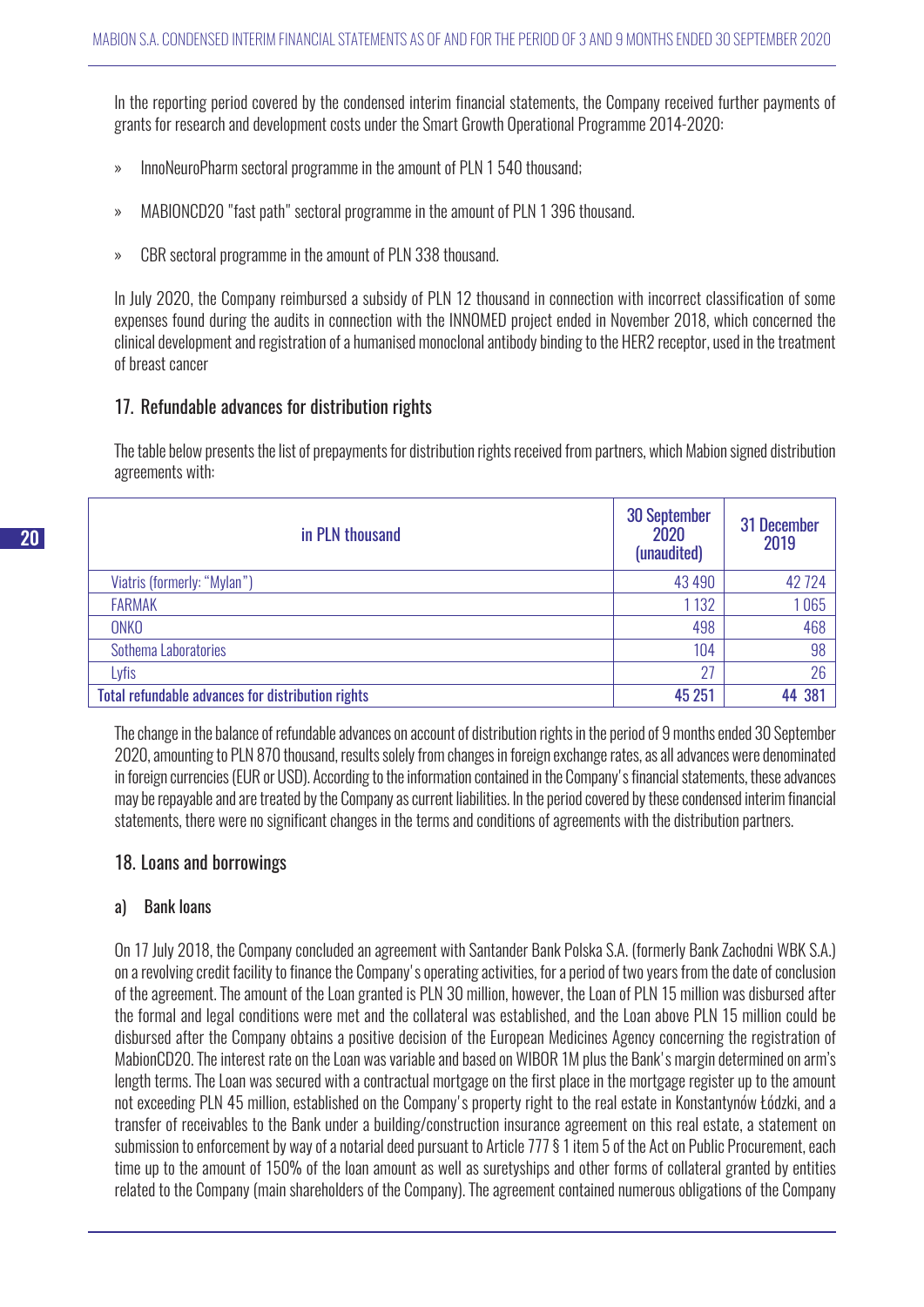towards the Bank and situations constituting a breach of the agreement resulting, among others, in the possibility of its termination by the Bank. As at 30 September 2019, no covenant had been broken. All collateral for the Loan was established within the period specified in the loan agreement. The deadline for completion of the agreement and repayment of the Loan was 17 July 2020 and on that day, the Loan was repaid in full.

On 24 October 2019, the Company concluded an agreement with the European Investment Bank (hereinafter referred to as EIB) for an unsecured loan to finance the implementation of investment and research and development projects, including the extension of the Company's research and development infrastructure and production capacity, for a maximum period of 5 years from the date of disbursement of individual tranches. The amount of the Loan is EUR 30 million and will be disbursed in three tranches once certain conditions are met, which include the implementation of milestones in the process of registration and commercialization of MabionCD20. The interest rate on the Loan is fixed and amounts to a maximum of 2.7% annually. The availability period of the Loan is 36 months from the date of conclusion of the Financing Agreement. The agreement contains numerous obligations of the Company towards the EIB and provides for situations constituting a breach of the agreement resulting, among others, in the possibility of its termination by the EIB. Considering the change in the regulatory strategy of MabionCD20, the Company has undertaken activities aimed at adjusting the existing agreement to the current strategy of the Company, including in particular new conditions for mobilisation of the different tranches, as well as their schedule.

As of 30 September 2020, the Company has not used any tranche of the Loan from the EIB and its debt on this account is PLN 0 (zero). As at the balance-sheet date, the Company also did not issue subscription warrants related to the implementation of the agreement.

## b) Loans from shareholders and related parties

On 15 July 2020, the Company concluded with Glatton Sp. z o.o. - a related party and a shareholder holding directly and indirectly a total of 11.85% of the Company's share capital - a borrowing agreement in the amount of PLN 15 million ("Borrowing"), in order to refinance the revolving credit facility granted to the Company in 2018 by Santander Bank Polska S.A. ("Loan", "Bank"). The Company used only the amount of PLN 15 million. The borrowing agreement with Glatton Sp. z o.o. entered into force on 16 July 2020. The Company's Supervisory Board gave its consent to conclude the borrowing agreement. According to the borrowing agreement, the Company is obliged to repay the borrowing by 31 December 2020, however, the parties allow for the possibility of extending the aforementioned deadline. The interest rate on the borrowing was agreed on market conditions as a variable interest rate based on WIBOR 3M increased by a margin. The borrowing is secured by: a mortgage on a real estate located in Konstantynów Łódzki up to the amount of PLN 45 million with priority right over other potential mortgage creditors and a statement on submission to enforcement in the form of a notarial deed. Subject to the mortgage referred to above, the nominal value of the collateral for the benefit of the Lender will be jointly equal or higher than 150% of the borrowing amount.

On 12 August 2020, the Company concluded, with Twiti Investments Ltd. and Glatton Sp. z o.o., borrowing agreements up to the total amount of PLN 15 million. Entering into the agreements implements the Company's shareholders' declaration of 16 March 2020 on the recapitalization of Mabion S.A. The borrowings may be paid out by the Lenders to the Company in tranches, in amounts and on dates set by the parties in separate schedules of payments, with the Lenders paying out tranches each time upon written request of the Company. The interest rate on the borrowings, the same for each of the agreements, has been agreed upon on market terms as a variable interest rate based on WIBOR 3M plus margin. The borrowings shall be repaid by way of conversion into U-series shares to be issued under the terms and conditions established by the resolution of the Ordinary General Meeting of the Company dated 15 June 2020 (share subscription agreements in accordance with the resolution of the OGM should be concluded not later than 15 December 2020) or repaid in cash not later than 31 March 2021). As at the date of publication of the financial statements, the Company used PLN 10 million from the limit granted under the borrowing agreements.

## c) Asset-backed loans

The Company is a party to several leaseback agreements to finance the purchase of laboratory equipment, which are treated as loans due to the fact that the purchases of equipment financed in this way were first and foremost fully paid for by the Company and the lease agreements contain irrevocable offers to repurchase the equipment subject to the agreement at the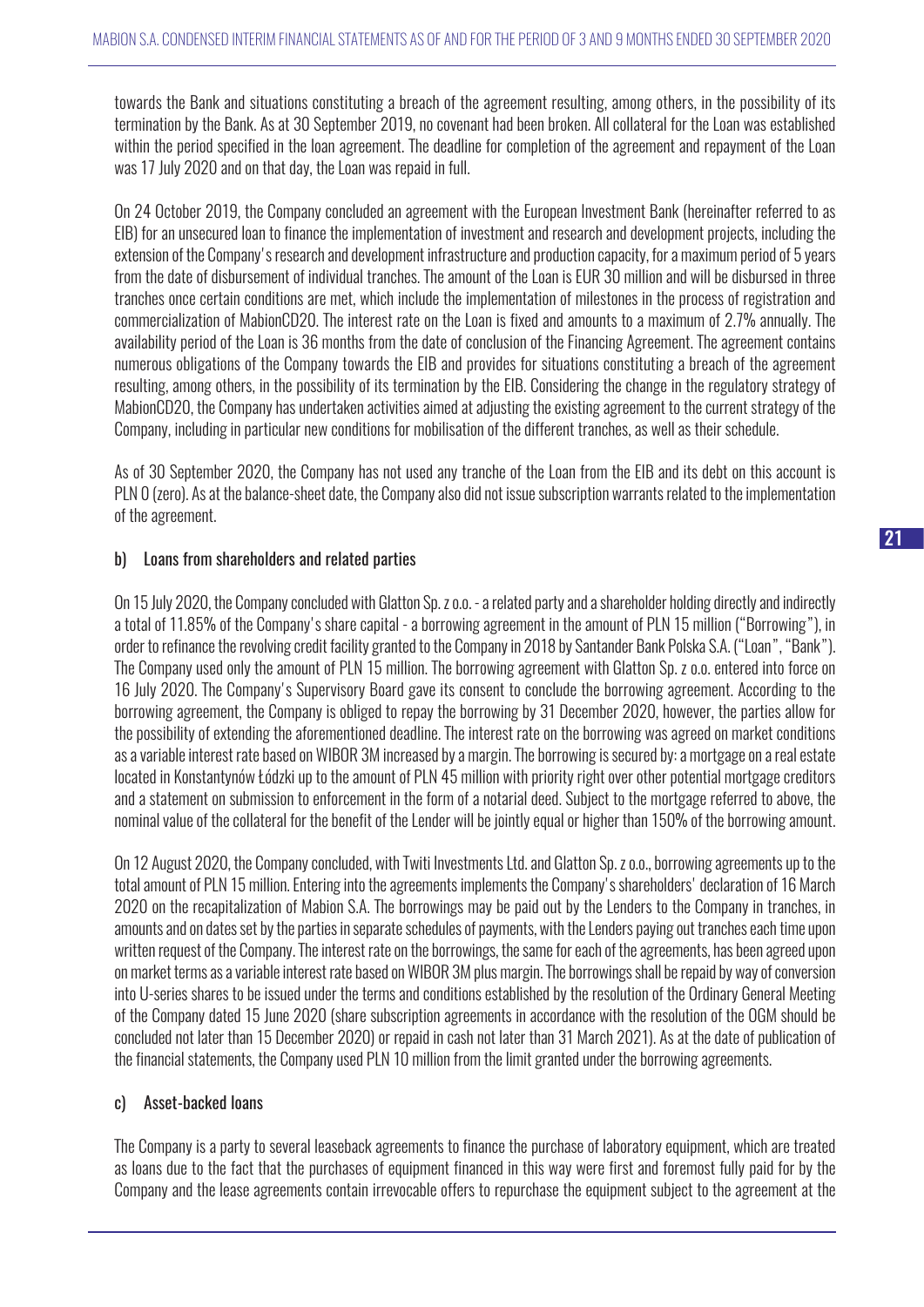end of the lease term. These agreements are concluded for a period of 3 to 4 years and are secured with blank promissory notes. The lessor has the right to fill in a promissory note up to the amount equal to all due and unpaid receivables of the lessor under the lease agreement, in particular receivables from lease payments, damages, contractual penalties or reimbursement of costs, including interest, in case the Company has not paid any of these receivables on the due date.

In January and June 2018, the Company used the funds from two loans granted by Idea Getin Leasing S.A. in the amounts of PLN 208 thousand and PLN 93 thousand, respectively, for the purchase of computer hardware, which the Company uses in connection with new IT systems implemented in the Company. Both loans were concluded for 2-year periods and were repaid in January and May 2020, respectively.

As at 30 September 2020, the total value of outstanding loans secured with assets amounts to PLN 1 039 thousand. In the period from 1 January 2020 to 30 September 2020, the Company did not contract any new loan agreements secured with assets.

## 19. Leases

The Company uses laboratory equipment and vehicles pursuant to finance lease agreements.

On 17 December 2019 the Company concluded a lease agreement for office space in Łódź for the period from 2020 to 2023 and on this account recognized a financial lease as at 31 December 2019.

The Company concludes lease agreements for a period of 3 to 5 years. These agreements are secured by blank promissory notes. These notes promise in writing that the Company will pay to the owner of the note all amounts due but not paid under the respective lease agreement, including lease instalments, compensation, contractual penalties and expenses together with interest, in case the Company would be in arrears with payments of any of the above-mentioned amounts.

Changes in the interest rate constituting an element of calculation of lease instalments are a parameter which result in change in lease instalments. All lease agreements contain option to purchase leased assets at the end of the lease period.

In the period covered by these condensed interim financial statements, the Company concluded new lease agreements, as a result of which it recognized four components of property, plant and equipment worth PLN 701 thousand and a finance lease liability of PLN 1 026 thousand.

The depreciation of leased property, plant and equipment in the current reporting period was equal to PLN 1 854 thousand, and the interest on the lease was PLN 276 thousand.

The total gross carrying amount of finance lease assets as at 30 September 2020 is PLN 14 482 thousand. The table below presents information about minimum future lease payments and the current value of minimum lease payments as at 30 September 2020 and 31 December 2019.

| in PLN thousand        | <b>Minimum future</b><br>lease payments as<br>at 30 September<br>2020<br>(unaudited) | <b>Current value of</b><br>minimum lease<br><b>payments</b><br>as at 30<br>September 2020<br>(unaudited) | <b>Minimum future</b><br>lease payments as<br>at 31 December<br>2019 | <b>Current value of</b><br>minimum lease<br><b>payments</b><br>as at 31<br>December 2019 |
|------------------------|--------------------------------------------------------------------------------------|----------------------------------------------------------------------------------------------------------|----------------------------------------------------------------------|------------------------------------------------------------------------------------------|
| Within 1 year          | 2 2 4 9                                                                              | 929                                                                                                      | 2 3 2 1                                                              | 2 1 1 5                                                                                  |
| From 1 year to 5 years | 2923                                                                                 | 2446                                                                                                     | 4041                                                                 | 3 4 3 5                                                                                  |
| <b>Total</b>           | 5 1 7 2                                                                              | 4 3 7 5                                                                                                  | 6 3 6 2                                                              | 5 5 5 0                                                                                  |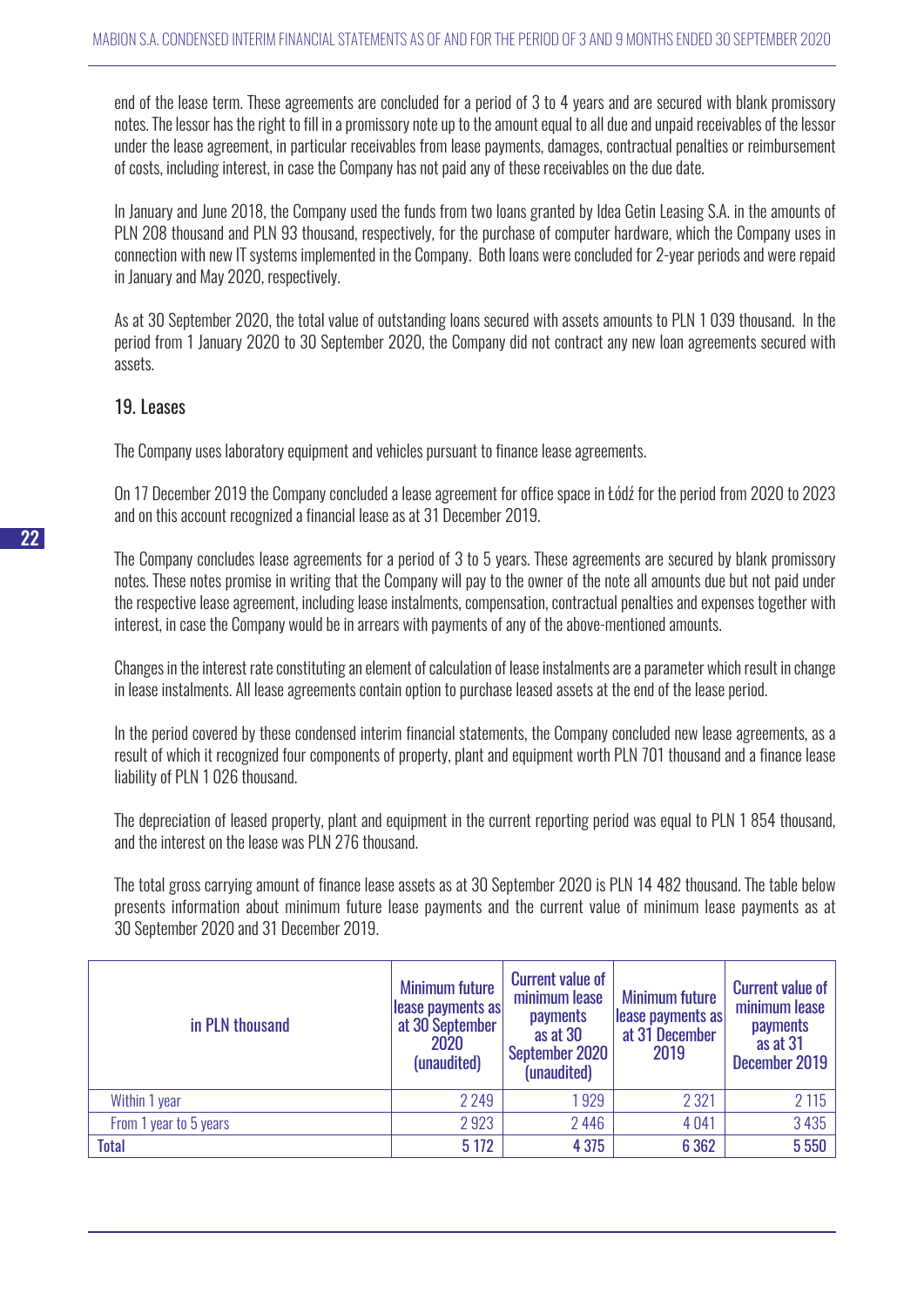## 20. Trade and other liabilities

| in PLN thousand                                     | <b>30 September</b><br>2020<br>(unaudited) | 31 December<br>2019 |
|-----------------------------------------------------|--------------------------------------------|---------------------|
| <b>Trade liabilities</b>                            | 15 309                                     | 15914               |
| Social security and personal income tax on salaries | 2 1 5 6                                    | 943                 |
| Provision for unused leave                          | 505                                        | 576                 |
| Other liabilities                                   | 2 3 4 2                                    | 3460                |
| Company Social Benefit Fund (ZFSS)                  | 133                                        | 15                  |
| <b>Total trade and other liabilities</b>            | 20 4 45                                    | 20 908              |

The Management Board of Mabion S.A., by Resolution No. 1/XII/2018 of 10 December 2018, adopted the Rules and Regulations of the Company Social Benefit Fund effective from 1 January 2019, while by Resolution No. 8/V/2020 of 28 May 2020, the Management Board decided that in the period from 12 June to 31 December 2020, the Company would not establish a Company Social Benefits Fund. The costs of the write-off for the Company Social Benefits Fund for 2020 were estimated at PLN 163 thousand.

## 21. Effective income tax rate

In the current reporting period, the Company did not generate any profits which would constitute the basis for payment of income tax and did not meet the criteria for recognition of deferred tax assets. Therefore, the effective income tax rate was 0 (zero).

As at 30 September 2020, the Company conducted its business operations in Poland under three permits issued by the ŁSSE. In 2020, there were no significant changes in the amounts and terms of the Company's tax reliefs, i.e. the Company is entitled to the relief until 31 December 2026 by reducing the amount of corporate income tax liability.

In the period of 9 months ended 30 September 2020 The Company incurred a tax loss of PLN 12 655 thousand. The Company did not recognize a deferred tax asset for this loss due to the failure to meet the conditions of IAS 12 as to the probability of achieving tax revenues allowing to use the loss before the end of the period for its utilization.

The amount of tax losses from previous years was presented in the financial statements for the financial year ended 31 December 2019.

## 22. Financial risk management

With respect to the type of financial risks to which the Company is exposed, the amount of exposure and management of these risks, there were no significant changes as compared to the last annual financial statements.

## 23. Fair value of financial instruments measured at amortised cost

The Company does not have any financial instruments measured at fair value. For the purpose of disclosure of the fair values in relation to the financial instruments measured at amortized cost, the Company has used the method based on the discounted cash flow.

The main items of financial instruments measured at amortized cost are: short-term bank loans and borrowings and refundable advances for distribution rights. The Company's management assessed that the fair value of these items approximates or equals their carrying values.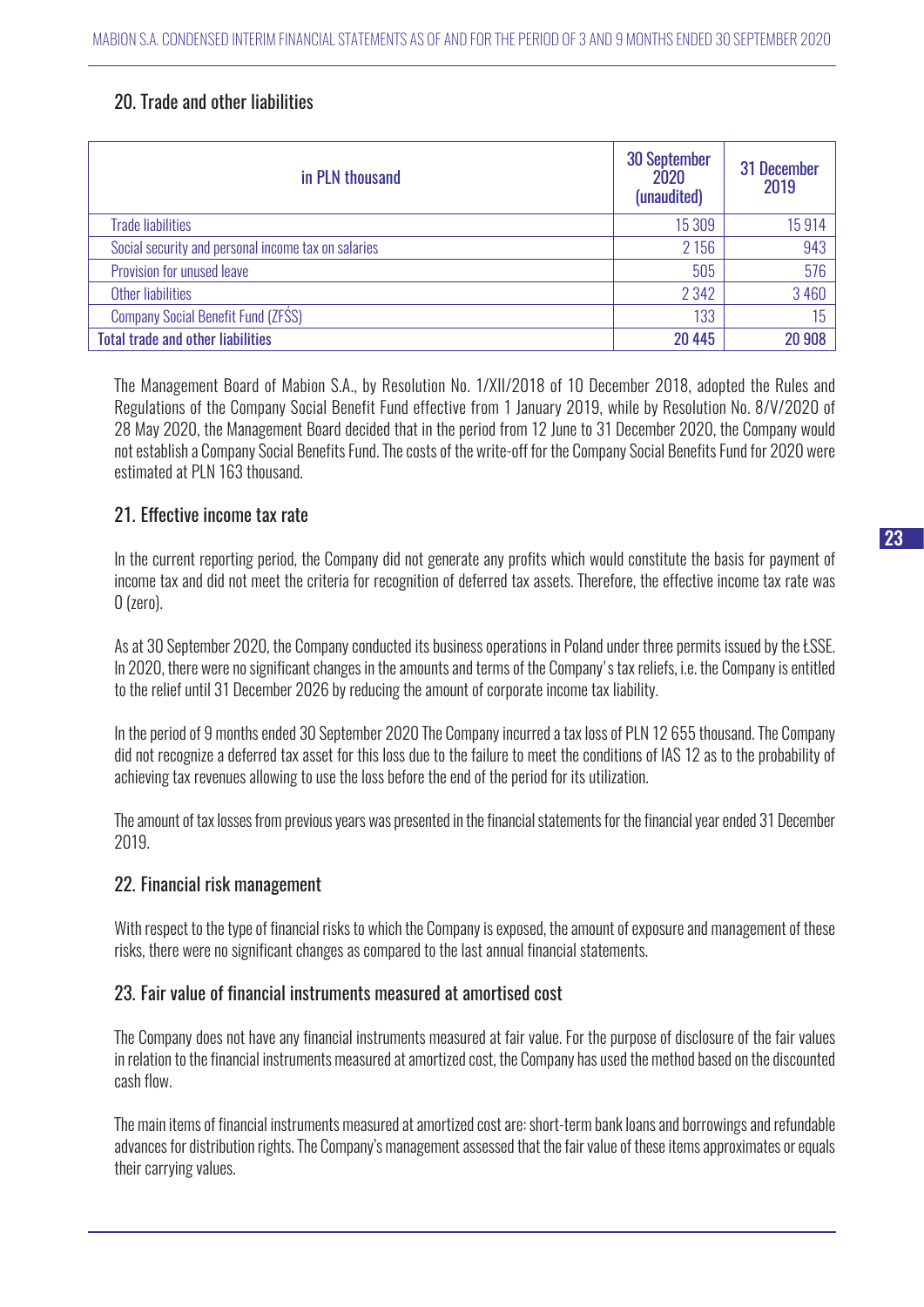## 24. Related party transactions

There is neither direct nor ultimate controlling entity for the Company.

In the period covered by these condensed interim financial statements, the Company did not conduct any sales or purchases from related entities on conditions significantly different from arm's length conditions.

The services commissioned by Celon Pharma S.A., related to the development of the drug production process or prototype drugs to be used by Celon Pharma S.A., have been postponed by mutual agreement of the parties in connection with the extraordinary burden of work on completing the development of the drug MabionCD20.

In the third quarter of 2020, a surety granted to the Company in 2018 by Glatton Sp. z o.o. (a significant shareholder of the Company) was in force in the amount up to PLN 45 million. The surety concerned the revolving credit agreement of 17 July 2018 concluded by the Company with Santander Bank Polska S.A. (formerly Bank Zachodni WBK S.A.) for a period of two years to finance the Company's operations. In 2020, the Company signed an agreement with Glatton Sp. z o.o. on market terms, regulating the rules of payment for the surety granted. Then, on 15 July 2020 the Company entered into a PLN 15 million borrowing agreement with Glatton Sp. z o.o. to refinance the revolving credit facility granted to the Company in 2018 by Santander Bank Polska S.A. The borrowing agreement entered into force on 16 July 2020. The funds received were used to repay, on 17 July 2020, the entire debt under the loan drawn from Santander Bank Polska S.A. Thus, the surety of Glatton Sp. z o.o., referred to above, ceased to be valid.

On 12 August 2020, the Company concluded borrowing agreements with Glatton Sp. z o.o. and Twiti Investments Ltd. which implement the support documents received on 16 March 2020 from main shareholders. According to the concluded agreements, the financing will be paid out in tranches up to the amount of PLN 15 million in the period until the end of 2020. As at the date of publication of the financial statements, the Company used PLN 10 million from the limit granted under the borrowing agreements

## Key management compensation (incl. share-based payment and remuneration)

| in PLN thousand                                                     | <b>1 January 2020-</b><br><b>30 September</b><br>2020<br>(unaudited) | 1 January<br>2019-30<br>September 2019<br>(unaudited) |
|---------------------------------------------------------------------|----------------------------------------------------------------------|-------------------------------------------------------|
| <b>Remuneration of the Supervisory Board Members</b>                | 353                                                                  | 361                                                   |
| <b>Remuneration of the Management Board Members</b>                 | 1080                                                                 | 1187                                                  |
| Share-based payments made                                           | ۰                                                                    | 6                                                     |
| Severance payments                                                  |                                                                      | 135                                                   |
| Awards                                                              | ۰                                                                    | 200                                                   |
| Compensation for non-competition clause                             | ۰                                                                    | 290                                                   |
| <b>Total short-term remuneration</b>                                | 1 4 3 3                                                              | 2 1 7 9                                               |
| Provisions for awards                                               | 39                                                                   | 199                                                   |
| Measurement of warrants as part of the share-based incentive scheme | (7)                                                                  |                                                       |
| Total remuneration of key management and the Supervisory Board      | 1465                                                                 | 2 3 7 8                                               |

The remuneration of the key management of the Company and its Supervisory Board is presented below: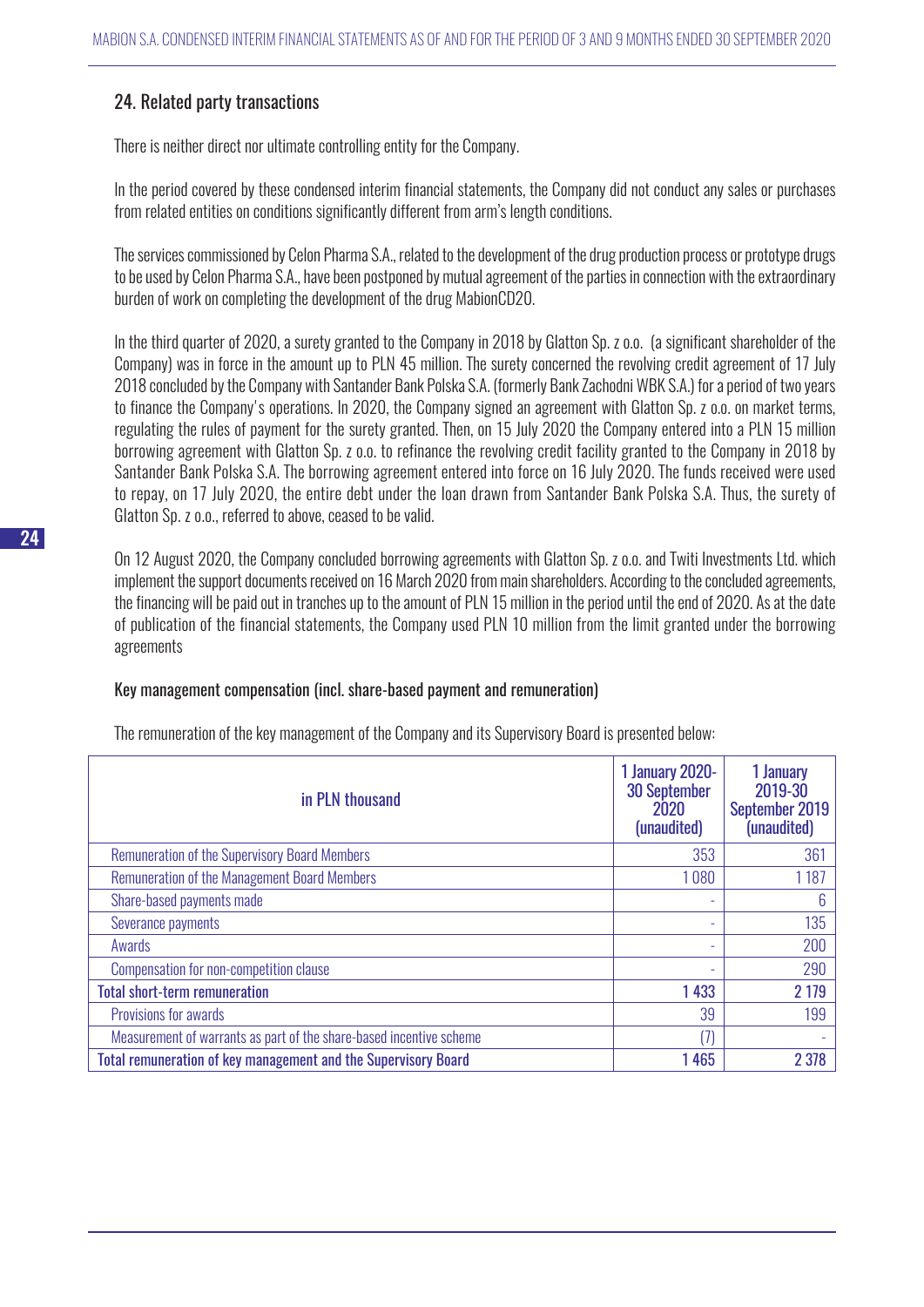On 31 August 2020, Mr. Jarosław Walczak tendered his resignation from the position of Member of the Management Board of the Company as of the date of his resignation. The Company notes that the above resignation forms part of the reorganization of work in the Company's Management Board started in March this year and consisting in delegating the regulatory area supervising duties (pharmaceutical regulations, regulations governing clinical trials, supervision of the drug registration process) within the Management Board directly to the President of the Management Board, Mr. Dirk Kreder.

On 16 September 2020, the Supervisory Board of the Company adopted a resolution on delegating a Member of the Supervisory Board, Mr Adam Pietruszkiewicz, to perform the duties of a Member of the Management Board. The period of delegation specified in the resolution of the Supervisory Board lasts from 17 September 2020 to 17 December 2020.

## 25. Contingent liabilities and contractual commitments

## a) Contractual commitments

As of 30 September 2020, there is a contractual obligation of the Company towards IMA S.p.A. with its registered office in Italy (IMA) to purchase property, plant and equipment, resulting from the implementation of certain conditions provided for in the agreement, pursuant to which IMA undertakes to produce for the Company a packaging line - a device intended for the purposes of the project "Expansion of the Research and Development Centre of Mabion S.A. - research on a new generation of drugs" ("CBR") under Measure 2.1 Support for investment in R&D infrastructure of enterprises under the Smart Growth Operational Programme 2014-2020 co-financed by the European Regional Development Fund. The value of the liability as at the balance-sheet date is EUR 1 373 thousand..

## b) Contingent liabilities

As at 30 September 2020, the Company was not a party to any litigation, regulatory actions or arbitration which is expected by management to have a material adverse effect on the Company's financial position or operations and/or cash flow.

## 26. Settlements of court litigations

The Company is not a party to any judicial, regulatory or arbitration proceedings that could, in the opinion of management, have a material adverse effect on its financial condition, operations or cash flows.

## 27. Events after the balance-sheet date

On 14 October 2020, the Company signed a Letter of Intent with IcanoMAB GmbH based in Germany ("IcanoMAB") concerning potential cooperation, in which the Company will cooperate with IcanoMAB in the field of CMC (Chemistry, Manufacturing and Controls) development work and the production of IL-1R7 mAb human antibody according to GMP (Good Manufacturing Practice) pharmaceutical standards, developed by IcanoMAB as a potential drug to treat patients with Covid-19 infection. The Letter of Intent forms the basis for further negotiations between the parties with a view to concluding a final agreement, including the financial terms of cooperation between the parties. The agreement is to be concluded by 31 March 2021, provided that the agreement and cooperation will enter into force in the event and after IcanoMAB has provided funding for a programme to develop these antibodies. At the same time, the Company stipulates that the Letter of Intent is non-binding in nature, therefore signing it does not mean the commencement of cooperation, and the parties have the right to terminate negotiations at any time without concluding a final agreement. In addition, the Company has ensured that potential cooperation will not adversely affect the implementation of the Company's existing projects, and in particular it has ensured that the development and commercialisation of MabionCD20 will remain its priority. Signing the aforementioned letter of intent also does not affect negotiations with the Australian company Vaxine in the scope of cooperation for joint development, production and introduction to the EU market of a vaccine against SARS-CoV-2.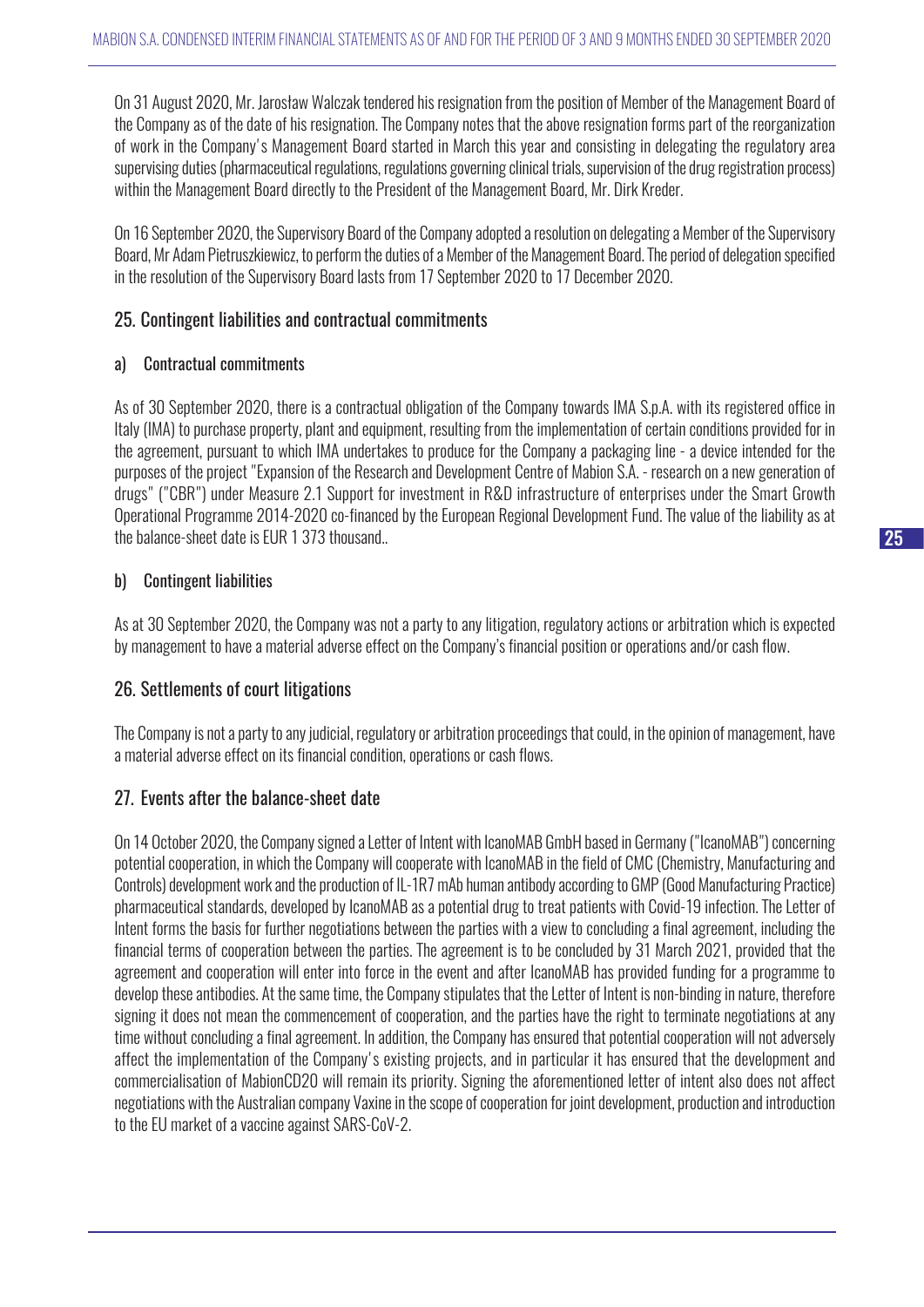On 21 October 2020, the Company signed a Memorandum of Understanding with Taxon Therapeutics Ltd. concerning the intention of the parties to develop conditions for potential long-term cooperation in research, development and subsequent worldwide commercialisation of medicinal products based on a monoclonal antibody recognising CD20 receptor on human B lymphocytes ("Products") in specific clinical indications in the area of rare diseases. Taxon Therapeutics is an Israeli biotech company operating in the segment of orphan drugs and focusing on the development of medicines for rare diseases for which there are currently no existing ones. Taxon Therapeutics is interested in product development, registration and commercialisation on an exclusive basis worldwide, in one or more indications where rituximab-based reference medicines (i.e. antibodies recognising CD20 receptor) are currently not registered in any market. To this end, Taxon Therapeutics is ready to cooperate with the Company and carry out the pre-clinical and clinical trials required for the registration of Products in the above mentioned indications, which will be specified by the parties at a later date. In accordance with the MoU, activities for which Taxon will be responsible, including all research and development of the Products in a given indication, will be financed by Taxon. The Company will contribute its assets in the form of anti-CD20 antibody production technology, quality and regulatory documentation, as well as the medicinal product for clinical work, and in case of commercialization, it will be the sole manufacturer. The commencement of cooperation depends on the positive conclusion of negotiations, including the development of terms of cooperation to the satisfaction of the parties, in particular the scope of activities of individual parties and financial conditions, and on the conclusion of the final cooperation agreement. The Company stipulates that the MoU is of an intentional and nonbinding nature and if the parties do not conclude a final agreement within 4 months of signing the MoU, the memorandum expires, unless the parties agree otherwise. In addition, Mabion assured that the potential establishment of the above cooperation will not have a negative impact on the implementation of the Company's current projects, and in particular it assured that the development and commercialisation of MabionCD20 will remain a priority. Signing the aforementioned Memorandum of Understanding also does not affect negotiations with the Australian company Vaxine Pty Ltd. in the scope of cooperation for joint development, production and introduction to the EU market of a vaccine against SARS-CoV-2, nor does it affect negotiations with the German company IcanoMAB GmbH in the scope of cooperation for joint development and production of the "IL-mAb" antibody developed as a potential drug to treat Covid-19 infection.

On 29 October 2020, the Company concluded an agreement with Parexel International (IRL) Limited, based in Ireland ("Parexel") to conduct a triple-arm, double-blind, randomised clinical trial of MabionCD20 in parallel groups of patients with a diagnosis of rheumatoid arthritis (in a moderate to severe condition). The aim of the trial is to establish the pharmacokinetic and clinical similarity between commercially manufactured MabionCD20 and EU registered MabThera and US authorised Rituxan ("Agreement"). Parexel is a leading global clinical research organisation (CRO) that organises and conducts clinical trials on behalf of other parties. The scope of activities commissioned to Parexel under the Agreement includes, but is not limited to, verification of the clinical trial protocol, submission of requests for consent to conduct the trial in individual countries, recruitment of clinical centres and patients, supervision of the course of the trial, regular review and analysis of data, preparation of documentation and reports related to the trial for the purpose of the registration procedure, including the final integrated clinical trial report. The above trial is a bridging clinical trial (of Phase I/II), about which the Company informed in Current Report No. 29/2020 of 9 July 2020, conducted in order to obtain data necessary to submit a new marketing authorisation application (MAA) for MabionCD20 manufactured on a large commercial scale to the European Medicines Agency (EMA). The Company. Such an approach and the scope of data obtained was consulted by the Company with the European Medicines Agency (EMA) as part of the Scientific Advice procedure in Q2 2020. The data obtained, combined with data leveraged separately for the US market, will also be used by the Company in the application process before the US Food and Drug Administration (FDA). The Company is in the process of consulting the proposed approach with the US regulator. The estimated cost of the trial in accordance with the Agreement will be approximately EUR 5.4 million net with completion planned for mid-2022. In Current Report no. 29/2020 of 9 July 2020, the Company estimated that the work related to obtaining the data necessary to submit a new marketing authorisation application, including the clinical trial, will be completed before or at the beginning of 2022 Parexel has been consulted on the new date of the clinical trial. The amendment takes into account the precautionary approach to clinical trials in the current pandemic situation. Either party may, for the reasons indicated in the Agreement or without giving any reason, terminate the Agreement by written notice. However, the Company has reserved that the above assumptions may change in the future due to the fact that they are based on many factors which may affect the time frame, including factors independent of the Company, such as the rate of recruitment within the clinical trials. Moreover, the Company has reserved that the assumptions adopted and actions performed do not guarantee the registration of the product.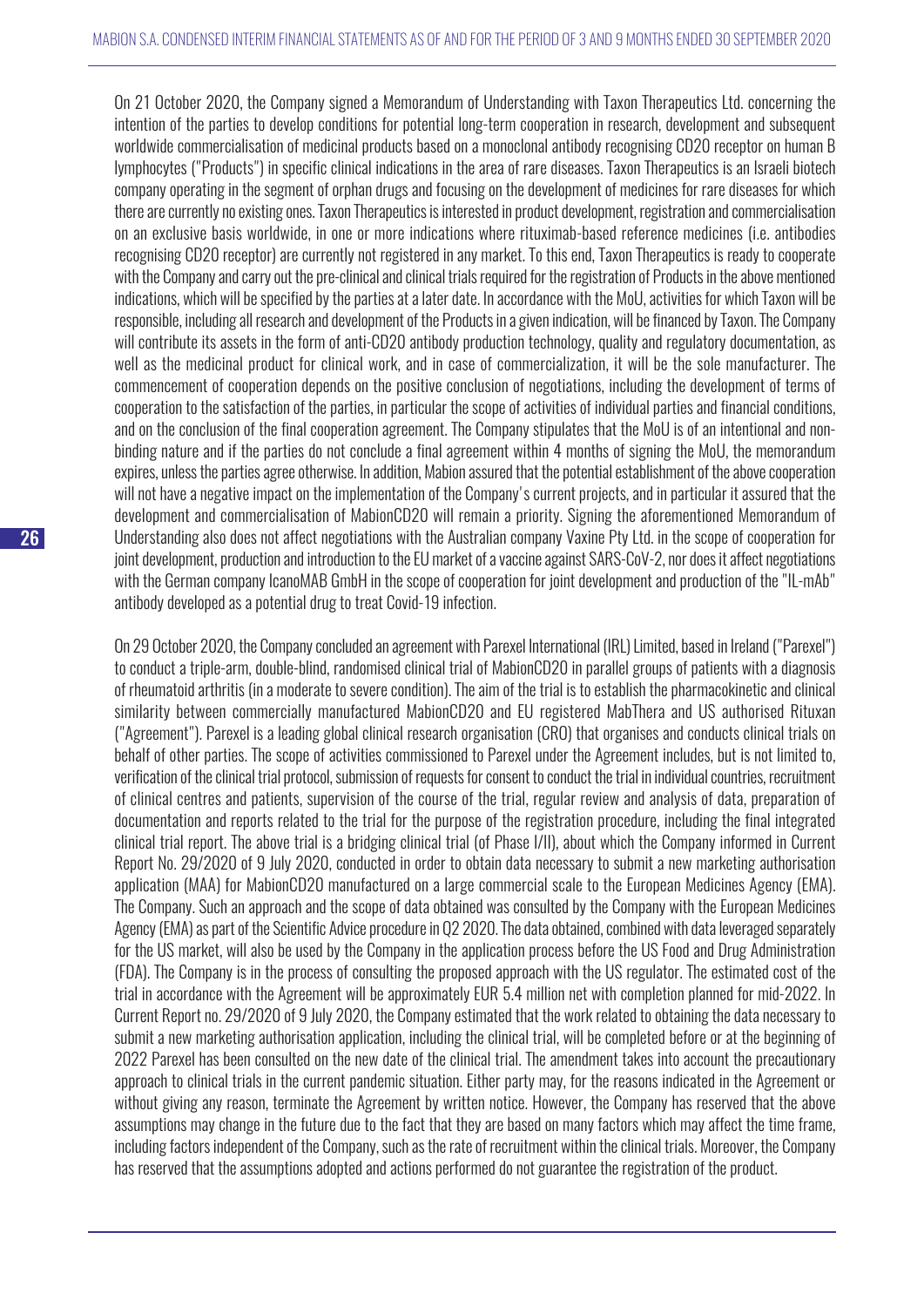On 29 October 2020, the Management Board of Mabion S.A. concluded an agreement with Vaxine Pty Ltd. governing the transfer of biological materials from Vaxine Pty Ltd. to the Company for the purpose of exploratory research in the Company's laboratories on the SARS-CoV-2 vaccine antigen under the previously concluded Memorandum of Understanding (MoU) concerning cooperation in the field of Covax-19™ product. At the same time, the parties to the MoU postponed the expiration date of the MoU until 30 November 2020 (originally 30 October 2020), in order to finalise the agreements on process development on a commercial scale, production and commercialisation of Covax-19™. Currently, the companies are focused on providing project financing from national or EU funds.

## Management Board

Konstantynów Łódzki, 23 November 2020

Dirk Kreder President of the Management Board

Sławomir Jaros Member of the Management Board

Grzegorz Grabowicz Member of the Management Board

#### Adam Pietruszkiewicz

Member of the Supervisory Board delegated to temporarily perform the duties of Member of the Management Board

Katarzyna Kutera-Wasiak Acting Chief Accountant